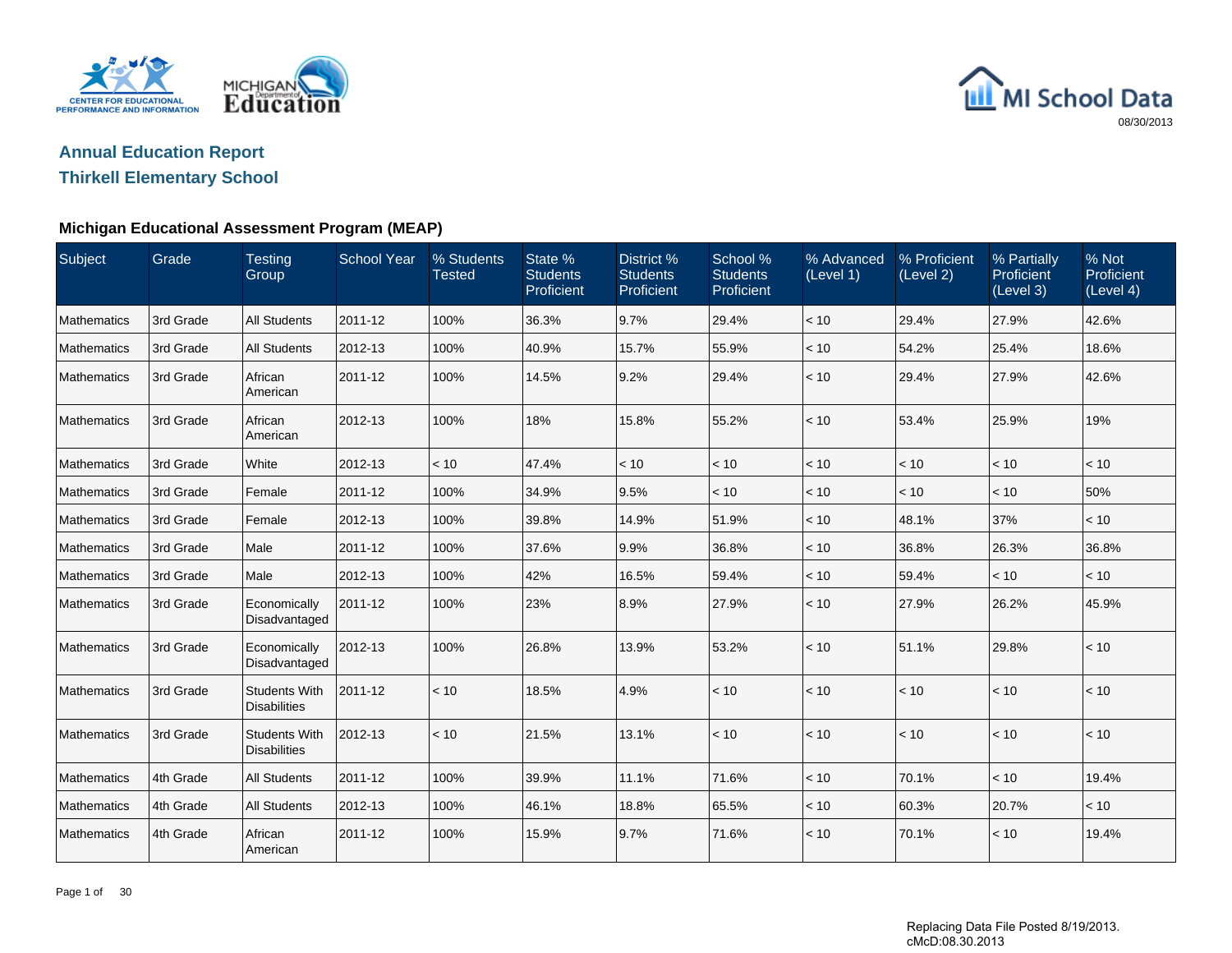



## **Thirkell Elementary School**

| Subject            | Grade     | <b>Testing</b><br>Group                     | <b>School Year</b> | % Students<br><b>Tested</b> | State %<br><b>Students</b><br>Proficient | District %<br><b>Students</b><br>Proficient | School %<br><b>Students</b><br>Proficient | % Advanced<br>(Level 1) | % Proficient<br>(Level 2) | % Partially<br>Proficient<br>(Level 3) | % Not<br>Proficient<br>(Level 4) |
|--------------------|-----------|---------------------------------------------|--------------------|-----------------------------|------------------------------------------|---------------------------------------------|-------------------------------------------|-------------------------|---------------------------|----------------------------------------|----------------------------------|
| Mathematics        | 4th Grade | African<br>American                         | 2012-13            | 100%                        | 20%                                      | 17.1%                                       | 65.5%                                     | < 10                    | 60.3%                     | 20.7%                                  | < 10                             |
| Mathematics        | 4th Grade | Female                                      | 2011-12            | 100%                        | 38.5%                                    | 10.9%                                       | 70.4%                                     | < 10                    | 70.4%                     | < 10                                   | < 10                             |
| Mathematics        | 4th Grade | Female                                      | 2012-13            | 100%                        | 45.7%                                    | 18.4%                                       | 71.4%                                     | < 10                    | 67.9%                     | < 10                                   | < 10                             |
| <b>Mathematics</b> | 4th Grade | Male                                        | 2011-12            | 100%                        | 41.2%                                    | 11.3%                                       | 72.5%                                     | < 10                    | 70%                       | < 10                                   | 25%                              |
| Mathematics        | 4th Grade | Male                                        | 2012-13            | 100%                        | 46.4%                                    | 19.2%                                       | 60%                                       | < 10                    | 53.3%                     | < 10                                   | < 10                             |
| Mathematics        | 4th Grade | Economically<br>Disadvantaged               | 2011-12            | 100%                        | 25.3%                                    | 10.3%                                       | 70.5%                                     | < 10                    | 68.9%                     | < 10                                   | 19.7%                            |
| Mathematics        | 4th Grade | Economically<br>Disadvantaged               | 2012-13            | 100%                        | 31.1%                                    | 17.4%                                       | 64.7%                                     | < 10                    | 60.8%                     | 23.5%                                  | < 10                             |
| Mathematics        | 4th Grade | <b>Students With</b><br><b>Disabilities</b> | 2011-12            | 100%                        | 18.3%                                    | 7.1%                                        | < 10                                      | < 10                    | < 10                      | < 10                                   | < 10                             |
| <b>Mathematics</b> | 4th Grade | <b>Students With</b><br><b>Disabilities</b> | 2012-13            | < 10                        | 23%                                      | 7%                                          | < 10                                      | < 10                    | < 10                      | < 10                                   | < 10                             |
| Mathematics        | 5th Grade | <b>All Students</b>                         | 2011-12            | 100%                        | 39.6%                                    | 11.4%                                       | 59.5%                                     | < 10                    | 57.1%                     | 14.3%                                  | 26.2%                            |
| Mathematics        | 5th Grade | <b>All Students</b>                         | 2012-13            | 100%                        | 45.7%                                    | 17%                                         | 84.2%                                     | < 10                    | 70.2%                     | < 10                                   | < 10                             |
| Mathematics        | 5th Grade | African<br>American                         | 2011-12            | 100%                        | 17%                                      | 9.8%                                        | 60.2%                                     | < 10                    | 57.8%                     | 14.5%                                  | 25.3%                            |
| <b>Mathematics</b> | 5th Grade | African<br>American                         | 2012-13            | 100%                        | 20.5%                                    | 15.4%                                       | 84.2%                                     | < 10                    | 70.2%                     | < 10                                   | < 10                             |
| Mathematics        | 5th Grade | Hispanic of Any 2011-12<br>Race             |                    | < 10                        | 26.2%                                    | 17.7%                                       | < 10                                      | < 10                    | < 10                      | < 10                                   | < 10                             |
| Mathematics        | 5th Grade | Female                                      | 2011-12            | 100%                        | 37.5%                                    | 9.8%                                        | 68.6%                                     | < 10                    | 65.7%                     | < 10                                   | < 10                             |
| Mathematics        | 5th Grade | Female                                      | 2012-13            | 100%                        | 43.9%                                    | 15.7%                                       | 68.4%                                     | < 10                    | 52.6%                     | < 10                                   | < 10                             |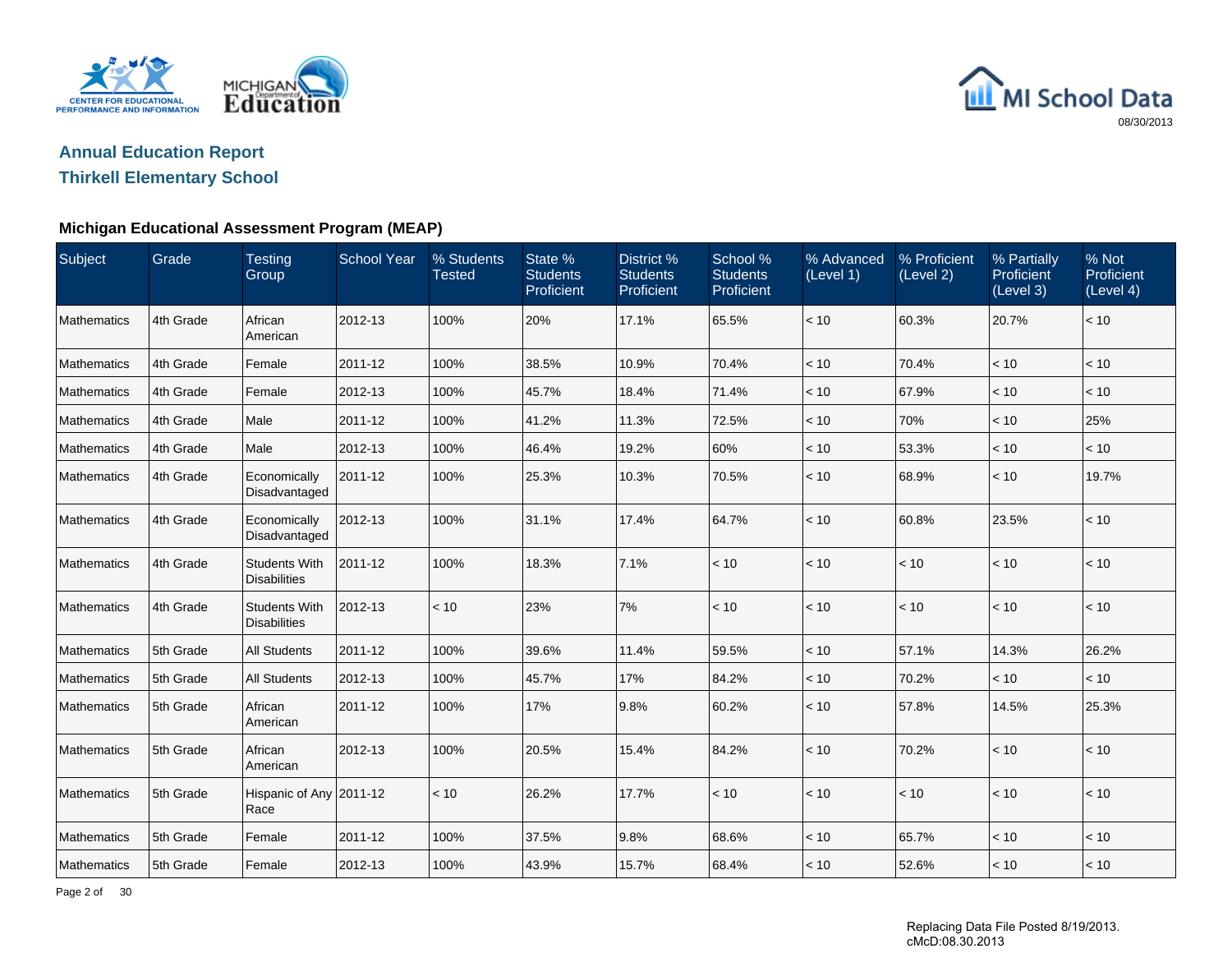



## **Thirkell Elementary School**

| Subject     | Grade     | <b>Testing</b><br>Group                     | <b>School Year</b> | % Students<br><b>Tested</b> | State %<br><b>Students</b><br>Proficient | District %<br><b>Students</b><br>Proficient | School %<br><b>Students</b><br>Proficient | % Advanced<br>(Level 1) | % Proficient<br>(Level 2) | % Partially<br>Proficient<br>(Level 3) | % Not<br>Proficient<br>(Level 4) |
|-------------|-----------|---------------------------------------------|--------------------|-----------------------------|------------------------------------------|---------------------------------------------|-------------------------------------------|-------------------------|---------------------------|----------------------------------------|----------------------------------|
| Mathematics | 5th Grade | Male                                        | 2011-12            | 100%                        | 41.6%                                    | 12.9%                                       | 53.1%                                     | < 10                    | 51%                       | < 10                                   | 30.6%                            |
| Mathematics | 5th Grade | Male                                        | 2012-13            | 100%                        | 47.5%                                    | 18.4%                                       | 92.1%                                     | < 10                    | 78.9%                     | < 10                                   | < 10                             |
| Mathematics | 5th Grade | Economically<br>Disadvantaged               | 2011-12            | 100%                        | 24.9%                                    | 10.8%                                       | 60.5%                                     | < 10                    | 57.9%                     | 14.5%                                  | 25%                              |
| Mathematics | 5th Grade | Economically<br>Disadvantaged               | 2012-13            | 100%                        | 30.3%                                    | 15.7%                                       | 84.3%                                     | < 10                    | 70.6%                     | < 10                                   | < 10                             |
| Mathematics | 5th Grade | <b>Students With</b><br><b>Disabilities</b> | 2011-12            | 100%                        | 16%                                      | 4.9%                                        | < 10                                      | < 10                    | < 10                      | < 10                                   | < 10                             |
| Mathematics | 5th Grade | <b>Students With</b><br><b>Disabilities</b> | 2012-13            | < 10                        | 19.9%                                    | 10.2%                                       | < 10                                      | < 10                    | < 10                      | < 10                                   | < 10                             |
| Reading     | 3rd Grade | <b>All Students</b>                         | 2011-12            | 100%                        | 62.4%                                    | 32.7%                                       | 73.9%                                     | < 10                    | 68.1%                     | 17.4%                                  | < 10                             |
| Reading     | 3rd Grade | <b>All Students</b>                         | 2012-13            | 100%                        | 66.5%                                    | 42.7%                                       | 86.4%                                     | < 10                    | 72.9%                     | < 10                                   | < 10                             |
| Reading     | 3rd Grade | African<br>American                         | 2011-12            | 100%                        | 38.4%                                    | 33%                                         | 73.9%                                     | < 10                    | 68.1%                     | 17.4%                                  | < 10                             |
| Reading     | 3rd Grade | African<br>American                         | 2012-13            | 100%                        | 44.8%                                    | 43.2%                                       | 86.2%                                     | < 10                    | 72.4%                     | < 10                                   | < 10                             |
| Reading     | 3rd Grade | White                                       | 2012-13            | < 10                        | 73%                                      | 41%                                         | < 10                                      | < 10                    | < 10                      | < 10                                   | < 10                             |
| Reading     | 3rd Grade | Female                                      | 2011-12            | 100%                        | 65.9%                                    | 36.2%                                       | 74.2%                                     | < 10                    | 67.7%                     | < 10                                   | < 10                             |
| Reading     | 3rd Grade | Female                                      | 2012-13            | 100%                        | 70.2%                                    | 45.7%                                       | 92.6%                                     | < 10                    | 70.4%                     | < 10                                   | < 10                             |
| Reading     | 3rd Grade | Male                                        | 2011-12            | 100%                        | 59%                                      | 29.3%                                       | 73.7%                                     | < 10                    | 68.4%                     | < 10                                   | < 10                             |
| Reading     | 3rd Grade | Male                                        | 2012-13            | 100%                        | 63%                                      | 39.7%                                       | 81.3%                                     | < 10                    | 75%                       | < 10                                   | < 10                             |
| Reading     | 3rd Grade | Economically<br>Disadvantaged               | 2011-12            | 100%                        | 49.5%                                    | 31.3%                                       | 74.2%                                     | < 10                    | 69.4%                     | 19.4%                                  | < 10                             |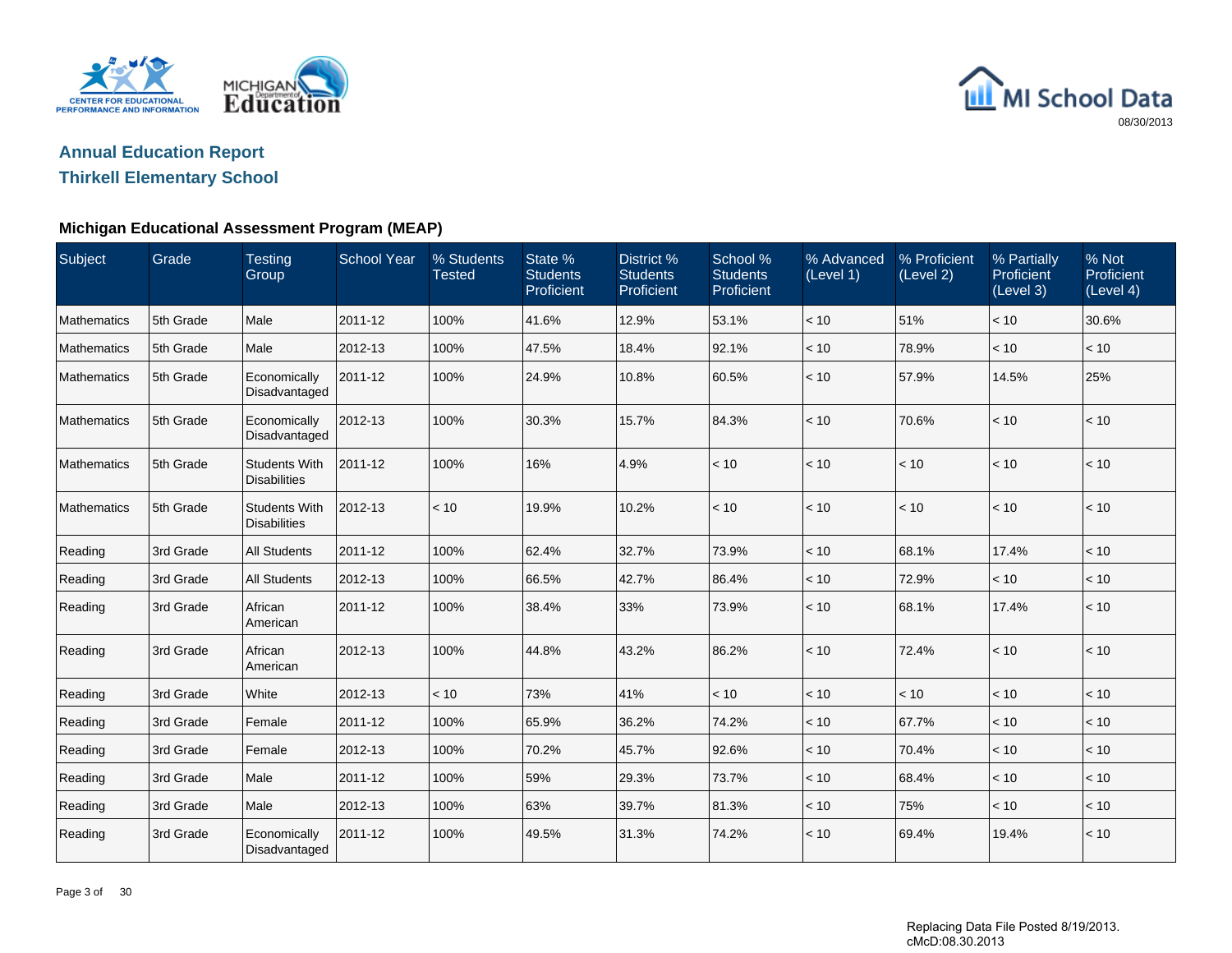



## **Thirkell Elementary School**

#### **Michigan Educational Assessment Program (MEAP)**

| Subject                 | Grade     | <b>Testing</b><br>Group                     | <b>School Year</b> | % Students<br><b>Tested</b> | State %<br><b>Students</b><br>Proficient | District %<br><b>Students</b><br>Proficient | School %<br><b>Students</b><br>Proficient | % Advanced<br>(Level 1) | % Proficient<br>(Level 2) | % Partially<br>Proficient<br>(Level 3) | % Not<br>Proficient<br>(Level 4) |
|-------------------------|-----------|---------------------------------------------|--------------------|-----------------------------|------------------------------------------|---------------------------------------------|-------------------------------------------|-------------------------|---------------------------|----------------------------------------|----------------------------------|
| Reading                 | 3rd Grade | Economically<br>Disadvantaged               | 2012-13            | 100%                        | 53.8%                                    | 40.5%                                       | 87.2%                                     | $<10$                   | 72.3%                     | < 10                                   | < 10                             |
| Reading                 | 3rd Grade | <b>Students With</b><br><b>Disabilities</b> | 2011-12            | < 10                        | 34.3%                                    | 18%                                         | < 10                                      | < 10                    | < 10                      | < 10                                   | < 10                             |
| Reading                 | 3rd Grade | <b>Students With</b><br><b>Disabilities</b> | 2012-13            | < 10                        | 37.9%                                    | 31.2%                                       | < 10                                      | < 10                    | < 10                      | < 10                                   | < 10                             |
| Reading                 | 4th Grade | <b>All Students</b>                         | 2011-12            | 100%                        | 67.7%                                    | 37.7%                                       | 61.2%                                     | < 10                    | 53.7%                     | 32.8%                                  | < 10                             |
| Reading                 | 4th Grade | <b>All Students</b>                         | 2012-13            | 100%                        | 68.1%                                    | 40.7%                                       | 83.1%                                     | $<10$                   | 74.6%                     | < 10                                   | < 10                             |
| Reading                 | 4th Grade | African<br>American                         | 2011-12            | 100%                        | 45.1%                                    | 36.8%                                       | 61.2%                                     | < 10                    | 53.7%                     | 32.8%                                  | < 10                             |
| Reading                 | 4th Grade | African<br>American                         | 2012-13            | 100%                        | 43%                                      | 39.6%                                       | 83.1%                                     | $<10$                   | 74.6%                     | < 10                                   | < 10                             |
| Reading                 | 4th Grade | Female                                      | 2011-12            | 100%                        | 71.7%                                    | 44.1%                                       | 63%                                       | < 10                    | 51.9%                     | < 10                                   | < 10                             |
| Reading                 | 4th Grade | Female                                      | 2012-13            | 100%                        | 71.1%                                    | 43.7%                                       | 89.7%                                     | < 10                    | 75.9%                     | < 10                                   | < 10                             |
| Reading                 | 4th Grade | Male                                        | 2011-12            | 100%                        | 63.7%                                    | 31.1%                                       | 60%                                       | < 10                    | 55%                       | 35%                                    | < 10                             |
| Reading                 | 4th Grade | Male                                        | 2012-13            | 100%                        | 65.1%                                    | 37.7%                                       | 76.7%                                     | < 10                    | 73.3%                     | < 10                                   | $<10$                            |
| Reading                 | 4th Grade | Economically<br>Disadvantaged               | 2011-12            | 100%                        | 55%                                      | 36.2%                                       | 62.3%                                     | < 10                    | 54.1%                     | 31.1%                                  | $<10$                            |
| Reading                 | 4th Grade | Economically<br>Disadvantaged               | 2012-13            | 100%                        | 55.1%                                    | 38.7%                                       | 82.7%                                     | $<10$                   | 75%                       | < 10                                   | < 10                             |
| Reading                 | 4th Grade | <b>Students With</b><br><b>Disabilities</b> | 2011-12            | 100%                        | 35%                                      | 16.6%                                       | < 10                                      | $<10$                   | $<10$                     | < 10                                   | < 10                             |
| Reading                 | 4th Grade | <b>Students With</b><br><b>Disabilities</b> | 2012-13            | < 10                        | 38.3%                                    | 22.1%                                       | < 10                                      | < 10                    | < 10                      | < 10                                   | < 10                             |
| Reading<br>Page 4 of 30 | 5th Grade | <b>All Students</b>                         | 2011-12            | 100%                        | 68.8%                                    | 40.6%                                       | 76.2%                                     | < 10                    | 66.7%                     | 15.5%                                  | < 10                             |

Replacing Data File Posted 8/19/2013. cMcD:08.30.2013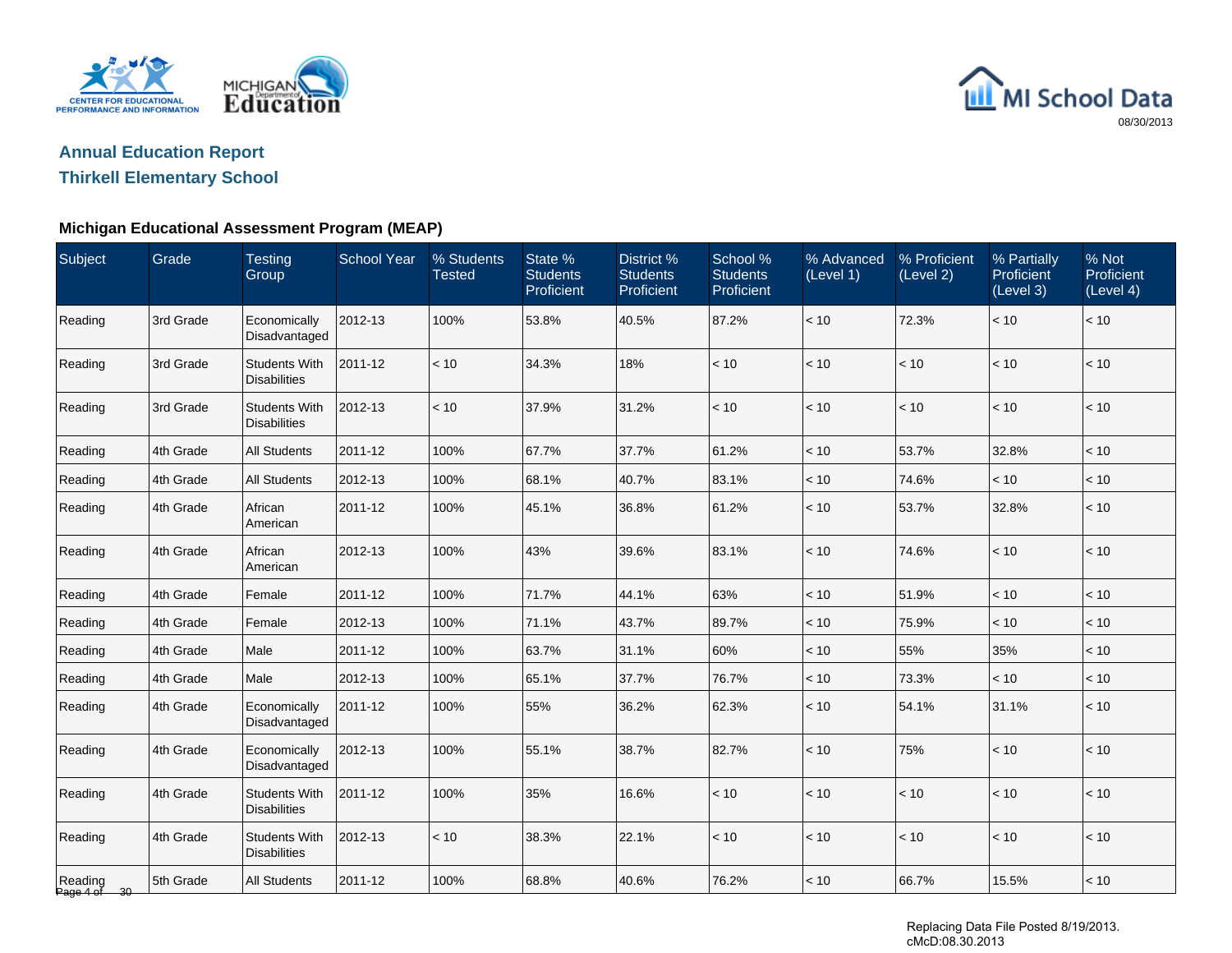



## **Thirkell Elementary School**

#### **Michigan Educational Assessment Program (MEAP)**

| Subject                 | Grade     | <b>Testing</b><br>Group                     | <b>School Year</b> | % Students<br><b>Tested</b> | State %<br><b>Students</b><br>Proficient | District %<br><b>Students</b><br>Proficient | School %<br><b>Students</b><br>Proficient | % Advanced<br>(Level 1) | % Proficient<br>(Level 2) | % Partially<br>Proficient<br>(Level 3) | % Not<br>Proficient<br>(Level 4) |
|-------------------------|-----------|---------------------------------------------|--------------------|-----------------------------|------------------------------------------|---------------------------------------------|-------------------------------------------|-------------------------|---------------------------|----------------------------------------|----------------------------------|
| Reading                 | 5th Grade | <b>All Students</b>                         | 2012-13            | 100%                        | 70.4%                                    | 44.5%                                       | 83.9%                                     | < 10                    | 71.4%                     | < 10                                   | < 10                             |
| Reading                 | 5th Grade | African<br>American                         | 2011-12            | 100%                        | 48.3%                                    | 39.3%                                       | 75.9%                                     | < 10                    | 66.3%                     | 15.7%                                  | < 10                             |
| Reading                 | 5th Grade | African<br>American                         | 2012-13            | 100%                        | 47.8%                                    | 44.3%                                       | 83.9%                                     | $<10$                   | 71.4%                     | $<10$                                  | $<10$                            |
| Reading                 | 5th Grade | Hispanic of Any 2011-12<br>Race             |                    | < 10                        | 57%                                      | 46.4%                                       | < 10                                      | $<10$                   | < 10                      | $<10$                                  | $<10$                            |
| Reading                 | 5th Grade | Female                                      | 2011-12            | 100%                        | 71.7%                                    | 43.6%                                       | 91.4%                                     | < 10                    | 77.1%                     | < 10                                   | < 10                             |
| Reading                 | 5th Grade | Female                                      | 2012-13            | 100%                        | 74.1%                                    | 48.2%                                       | 84.2%                                     | < 10                    | 68.4%                     | < 10                                   | < 10                             |
| Reading                 | 5th Grade | Male                                        | 2011-12            | 100%                        | 65.9%                                    | 37.7%                                       | 65.3%                                     | < 10                    | 59.2%                     | 24.5%                                  | < 10                             |
| Reading                 | 5th Grade | Male                                        | 2012-13            | 100%                        | 66.8%                                    | 40.8%                                       | 83.8%                                     | < 10                    | 73%                       | < 10                                   | < 10                             |
| Reading                 | 5th Grade | Economically<br>Disadvantaged               | 2011-12            | 100%                        | 56.1%                                    | 39.1%                                       | 75%                                       | < 10                    | 64.5%                     | 15.8%                                  | < 10                             |
| Reading                 | 5th Grade | Economically<br>Disadvantaged               | 2012-13            | 100%                        | 57.9%                                    | 42.6%                                       | 84%                                       | < 10                    | 76%                       | < 10                                   | < 10                             |
| Reading                 | 5th Grade | <b>Students With</b><br><b>Disabilities</b> | 2011-12            | 100%                        | 34.2%                                    | 18.2%                                       | < 10                                      | < 10                    | < 10                      | < 10                                   | < 10                             |
| Reading                 | 5th Grade | <b>Students With</b><br><b>Disabilities</b> | 2012-13            | < 10                        | 36.6%                                    | 19.9%                                       | < 10                                      | < 10                    | < 10                      | $<10$                                  | < 10                             |
| Science                 | 5th Grade | <b>All Students</b>                         | 2011-12            | 100%                        | 15.3%                                    | 2.8%                                        | 23.8%                                     | < 10                    | 17.9%                     | 35.7%                                  | 40.5%                            |
| Science                 | 5th Grade | <b>All Students</b>                         | 2012-13            | 100%                        | 13.1%                                    | 2.3%                                        | 30.9%                                     | < 10                    | 23.6%                     | 45.5%                                  | 23.6%                            |
| Science                 | 5th Grade | African<br>American                         | 2011-12            | 100%                        | 3.2%                                     | 2.9%                                        | 24.1%                                     | < 10                    | 18.1%                     | 36.1%                                  | 39.8%                            |
| Science<br>Page 5 of 30 | 5th Grade | African<br>American                         | 2012-13            | 100%                        | 2.6%                                     | 2.4%                                        | 30.9%                                     | < 10                    | 23.6%                     | 45.5%                                  | 23.6%                            |

Replacing Data File Posted 8/19/2013. cMcD:08.30.2013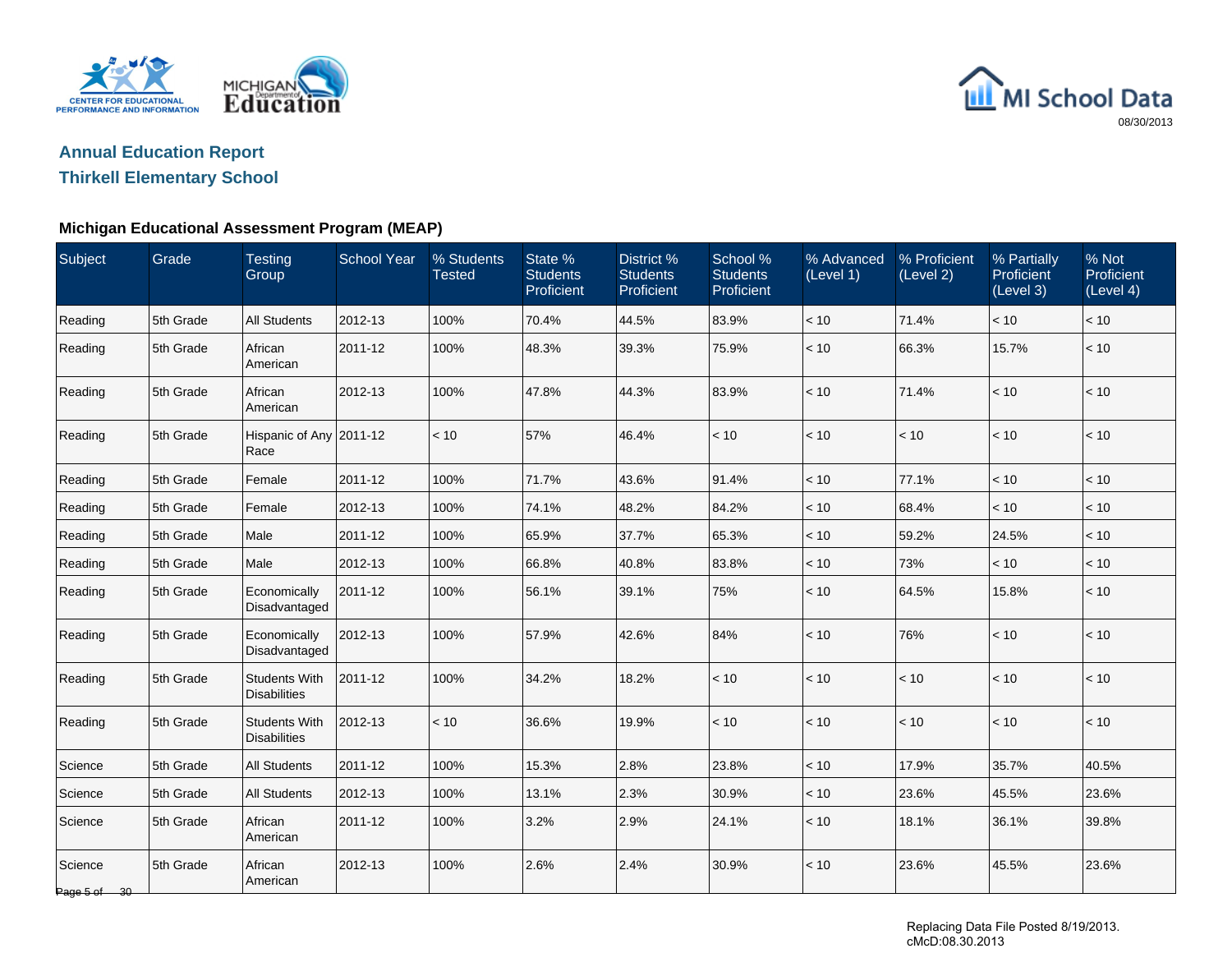



## **Thirkell Elementary School**

| Subject | Grade     | <b>Testing</b><br>Group              | <b>School Year</b> | % Students<br>Tested | State %<br><b>Students</b><br>Proficient | District %<br><b>Students</b><br>Proficient | School %<br><b>Students</b><br><b>Proficient</b> | % Advanced<br>(Level 1) | % Proficient<br>(Level 2) | % Partially<br>Proficient<br>(Level 3) | % Not<br>Proficient<br>(Level 4) |
|---------|-----------|--------------------------------------|--------------------|----------------------|------------------------------------------|---------------------------------------------|--------------------------------------------------|-------------------------|---------------------------|----------------------------------------|----------------------------------|
| Science | 5th Grade | Hispanic of Any 2011-12<br>Race      |                    | $\leq 10$            | 6.2%                                     | 3.1%                                        | < 10                                             | < 10                    | < 10                      | < 10                                   | < 10                             |
| Science | 5th Grade | Female                               | 2011-12            | 100%                 | 13.6%                                    | 2.6%                                        | < 10                                             | < 10                    | < 10                      | 42.9%                                  | 37.1%                            |
| Science | 5th Grade | Female                               | 2012-13            | 100%                 | 11.6%                                    | 1.7%                                        | < 10                                             | < 10                    | < 10                      | < 10                                   | < 10                             |
| Science | 5th Grade | Male                                 | 2011-12            | 100%                 | 17%                                      | 3%                                          | 26.5%                                            | < 10                    | 22.4%                     | 30.6%                                  | 42.9%                            |
| Science | 5th Grade | Male                                 | 2012-13            | 100%                 | 14.5%                                    | 2.8%                                        | 33.3%                                            | < 10                    | < 10                      | 44.4%                                  | < 10                             |
| Science | 5th Grade | Economically<br>Disadvantaged        | 2011-12            | 100%                 | 7%                                       | 2.3%                                        | 21.1%                                            | < 10                    | 15.8%                     | 38.2%                                  | 40.8%                            |
| Science | 5th Grade | Economically<br>Disadvantaged        | 2012-13            | 100%                 | 5.8%                                     | 1.9%                                        | 28.6%                                            | < 10                    | 22.4%                     | 46.9%                                  | 24.5%                            |
| Science | 5th Grade | <b>Students With</b><br>Disabilities | 2011-12            | 100%                 | 5.5%                                     | 1.7%                                        | < 10                                             | < 10                    | < 10                      | < 10                                   | < 10                             |
| Science | 5th Grade | Students With<br>Disabilities        | 2012-13            | $\vert$ < 10         | 4.1%                                     | < 10                                        | < 10                                             | < 10                    | < 10                      | < 10                                   | < 10                             |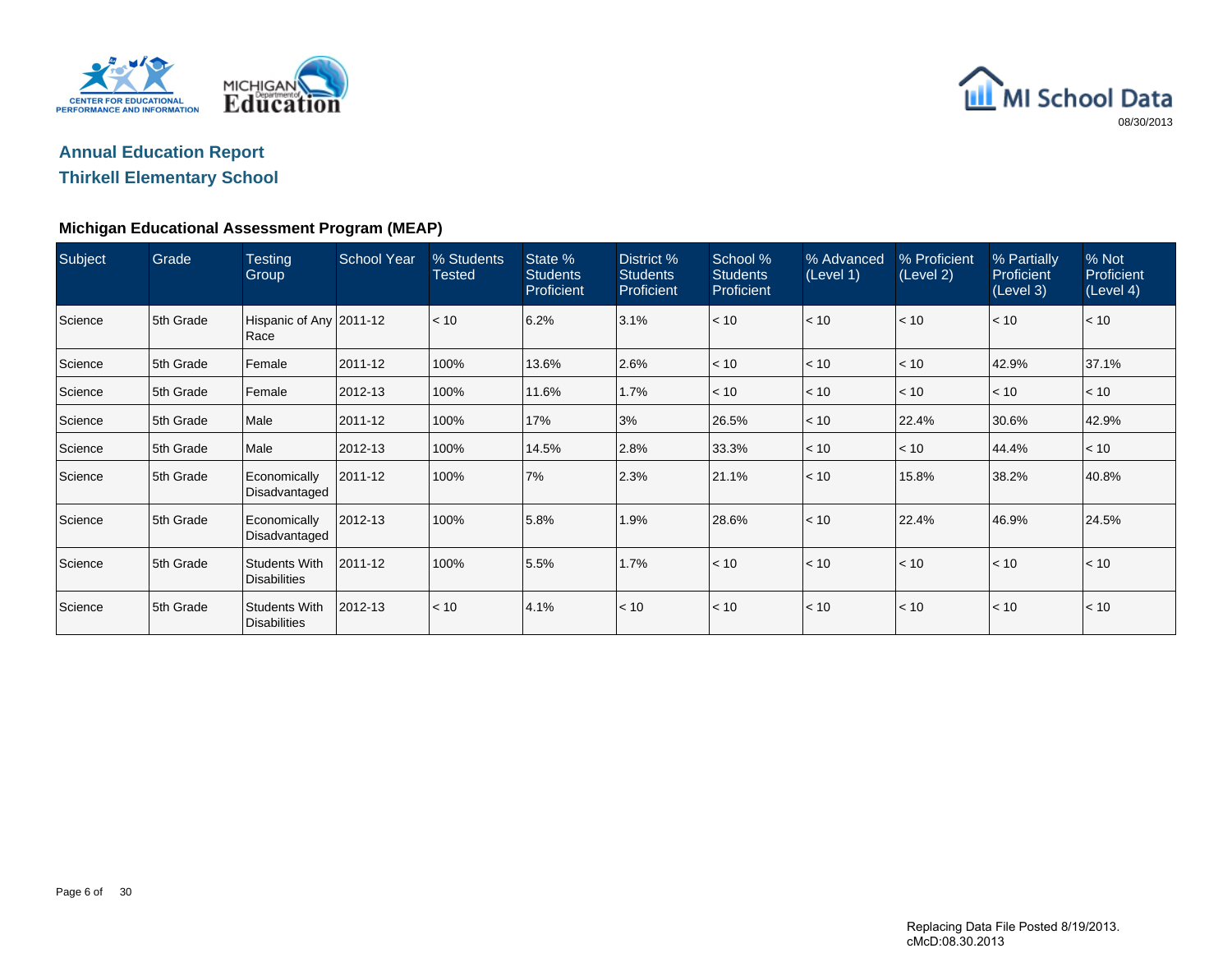



**Thirkell Elementary School**

#### **Michigan Merit Examination (MME)**

| Subject            | <b>Grade</b> | <b>Testing</b><br><b>Group</b> | School Year | % Students<br>Tested | State %<br><b>Students</b><br>Proficient | District %<br>Students<br>Proficient | School %<br>Students<br>Proficient | % Advanced % Proficient<br>(Level 1) | (Level 2) | % Partially<br><b>Proficient</b><br>(Level 3) | % Not<br>Proficient<br>(Level 4) |
|--------------------|--------------|--------------------------------|-------------|----------------------|------------------------------------------|--------------------------------------|------------------------------------|--------------------------------------|-----------|-----------------------------------------------|----------------------------------|
| No Data to Display |              |                                |             |                      |                                          |                                      |                                    |                                      |           |                                               |                                  |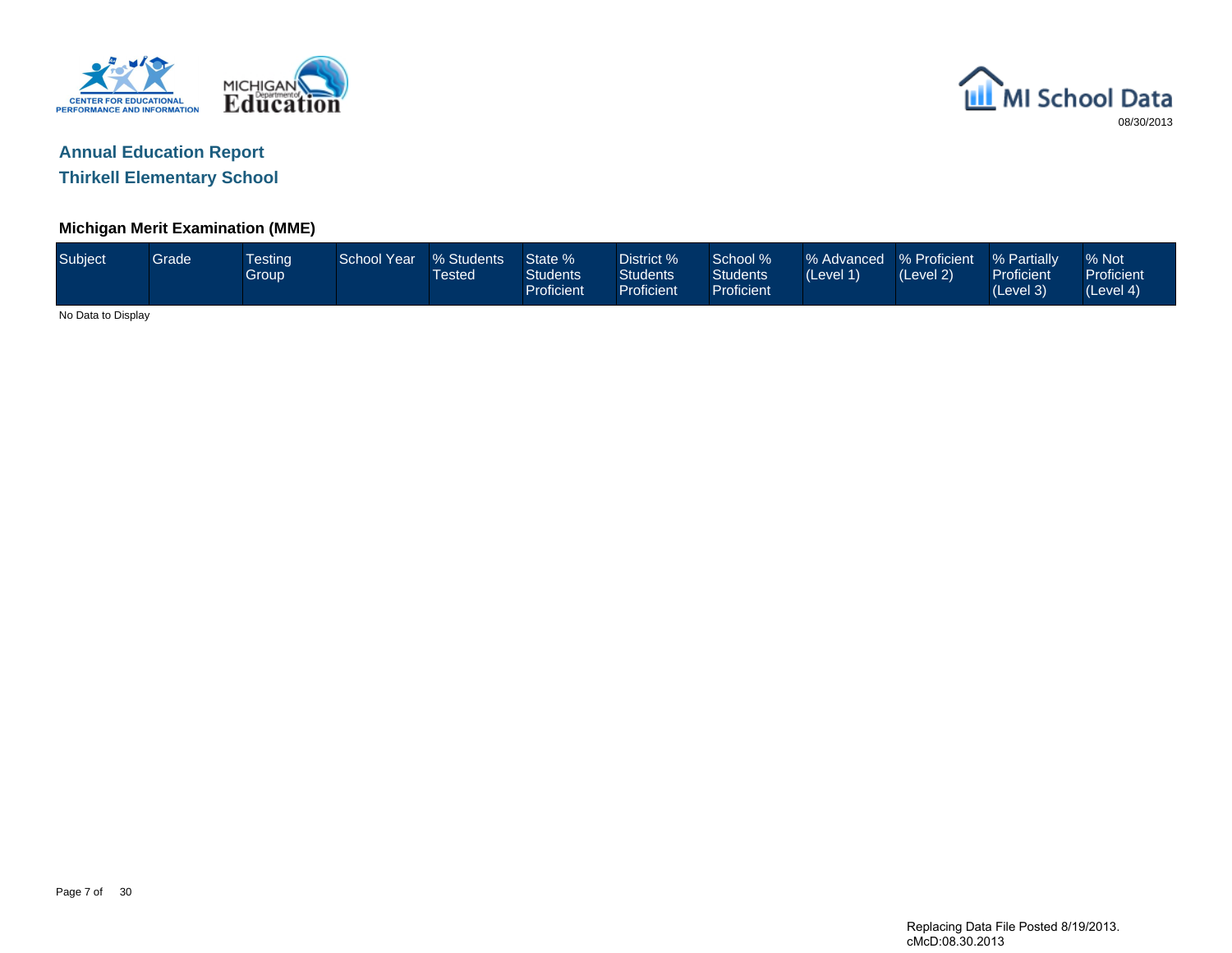



**Thirkell Elementary School**

### **Michigan Educational Assessment Program Access (MEAP - Access)**

| Subject            | Grade | Testing Group   School Year <sup>1</sup> | % Students<br>$\sf{Tested}^+$ | State %<br>Students<br><b>Proficient</b> | District %<br><b>Students</b><br>Proficient | School %<br>Students <sup>1</sup><br><b>Proficient</b> | % Exceeded | % Met | % Progressing |
|--------------------|-------|------------------------------------------|-------------------------------|------------------------------------------|---------------------------------------------|--------------------------------------------------------|------------|-------|---------------|
| No Data to Display |       |                                          |                               |                                          |                                             |                                                        |            |       |               |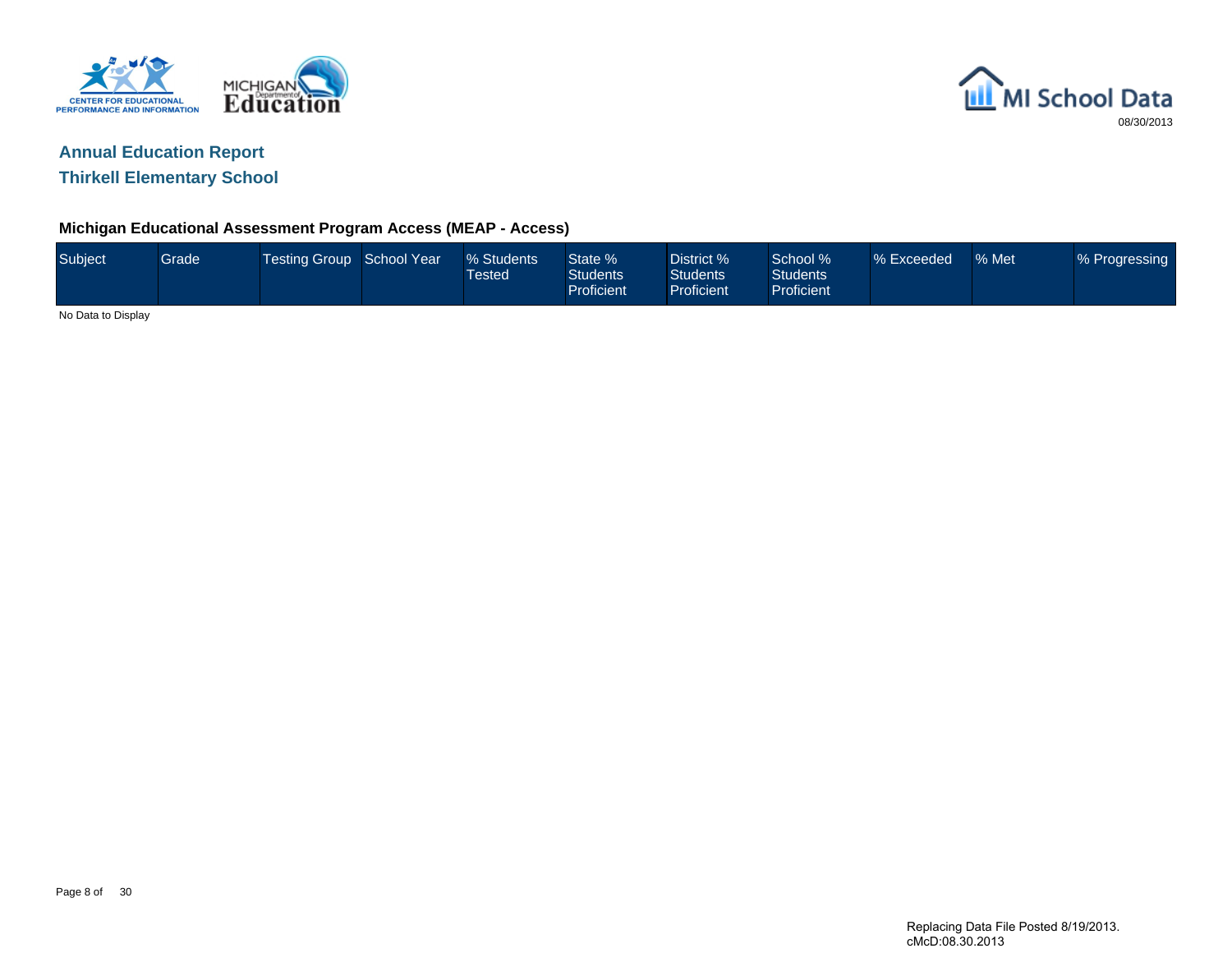

# **Annual Education Report**

## **Thirkell Elementary School**

### **MI-Access Functional Independence**

| Subject            | Grade     | <b>Testing Group School Year</b> |         | % Students<br><b>Tested</b> | State %<br><b>Students</b><br>Proficient | District %<br><b>Students</b><br>Proficient | School %<br><b>Students</b><br>Proficient | % Surpassed<br>(Level 1) | % Attained<br>(Level 2) | % Emerging<br>(Level 3) |
|--------------------|-----------|----------------------------------|---------|-----------------------------|------------------------------------------|---------------------------------------------|-------------------------------------------|--------------------------|-------------------------|-------------------------|
| Mathematics        | 3rd Grade | <b>All Students</b>              | 2011-12 | < 10                        | 72%                                      | 1082.2%                                     | < 10                                      | < 10                     | < 10                    | < 10                    |
| <b>Mathematics</b> | 3rd Grade | <b>All Students</b>              | 2012-13 | < 10                        | 77.5%                                    | 1540.3%                                     | < 10                                      | < 10                     | < 10                    | < 10                    |
| Reading            | 3rd Grade | <b>All Students</b>              | 2011-12 | < 10                        | 75.5%                                    | 1211.7%                                     | < 10                                      | < 10                     | < 10                    | < 10                    |
| Reading            | 3rd Grade | <b>All Students</b>              | 2012-13 | < 10                        | 81.7%                                    | 1766.2%                                     | < 10                                      | < 10                     | < 10                    | < 10                    |
| Mathematics        | 3rd Grade | African American 2011-12         |         | < 10                        | 64.4%                                    | 277.1%                                      | < 10                                      | < 10                     | < 10                    | < 10                    |
| Mathematics        | 3rd Grade | African American 2012-13         |         | < 10                        | 68.8%                                    | 410.3%                                      | < 10                                      | < 10                     | < 10                    | < 10                    |
| Reading            | 3rd Grade | African American   2011-12       |         | < 10                        | 65.5%                                    | 281.6%                                      | < 10                                      | < 10                     | < 10                    | < 10                    |
| Reading            | 3rd Grade | African American 2012-13         |         | < 10                        | 73.2%                                    | 449.2%                                      | < 10                                      | < 10                     | < 10                    | < 10                    |
| Mathematics        | 3rd Grade | Female                           | 2012-13 | < 10                        | 77.1%                                    | 1582.6%                                     | < 10                                      | < 10                     | < 10                    | < 10                    |
| Reading            | 3rd Grade | Female                           | 2012-13 | < 10                        | 81.7%                                    | 1712.5%                                     | < 10                                      | < 10                     | < 10                    | < 10                    |
| Mathematics        | 3rd Grade | Male                             | 2011-12 | < 10                        | 73.1%                                    | 1094.9%                                     | < 10                                      | < 10                     | < 10                    | $ $ < 10                |
| Mathematics        | 3rd Grade | Male                             | 2012-13 | < 10                        | 77.8%                                    | 1518.2%                                     | < 10                                      | < 10                     | < 10                    | < 10                    |
| Reading            | 3rd Grade | Male                             | 2011-12 | < 10                        | 74.1%                                    | 1231.1%                                     | < 10                                      | < 10                     | < 10                    | < 10                    |
| Reading            | 3rd Grade | Male                             | 2012-13 | < 10                        | 81.7%                                    | 1795.5%                                     | < 10                                      | < 10                     | < 10                    | $\vert$ < 10            |
| <b>Mathematics</b> | 3rd Grade | Economically<br>Disadvantaged    | 2011-12 | < 10                        | 72.1%                                    | 870.2%                                      | < 10                                      | < 10                     | < 10                    | $ $ < 10                |
| Mathematics        | 3rd Grade | Economically<br>Disadvantaged    | 2012-13 | < 10                        | 78.5%                                    | 1370.2%                                     | < 10                                      | < 10                     | < 10                    | < 10                    |
| Reading            | 3rd Grade | Economically<br>Disadvantaged    | 2011-12 | < 10                        | 74.1%                                    | 958.6%                                      | < 10                                      | < 10                     | < 10                    | $ $ < 10                |
| Reading            | 3rd Grade | Economically<br>Disadvantaged    | 2012-13 | < 10                        | 81.2%                                    | 1539.7%                                     | < 10                                      | < 10                     | < 10                    | < 10                    |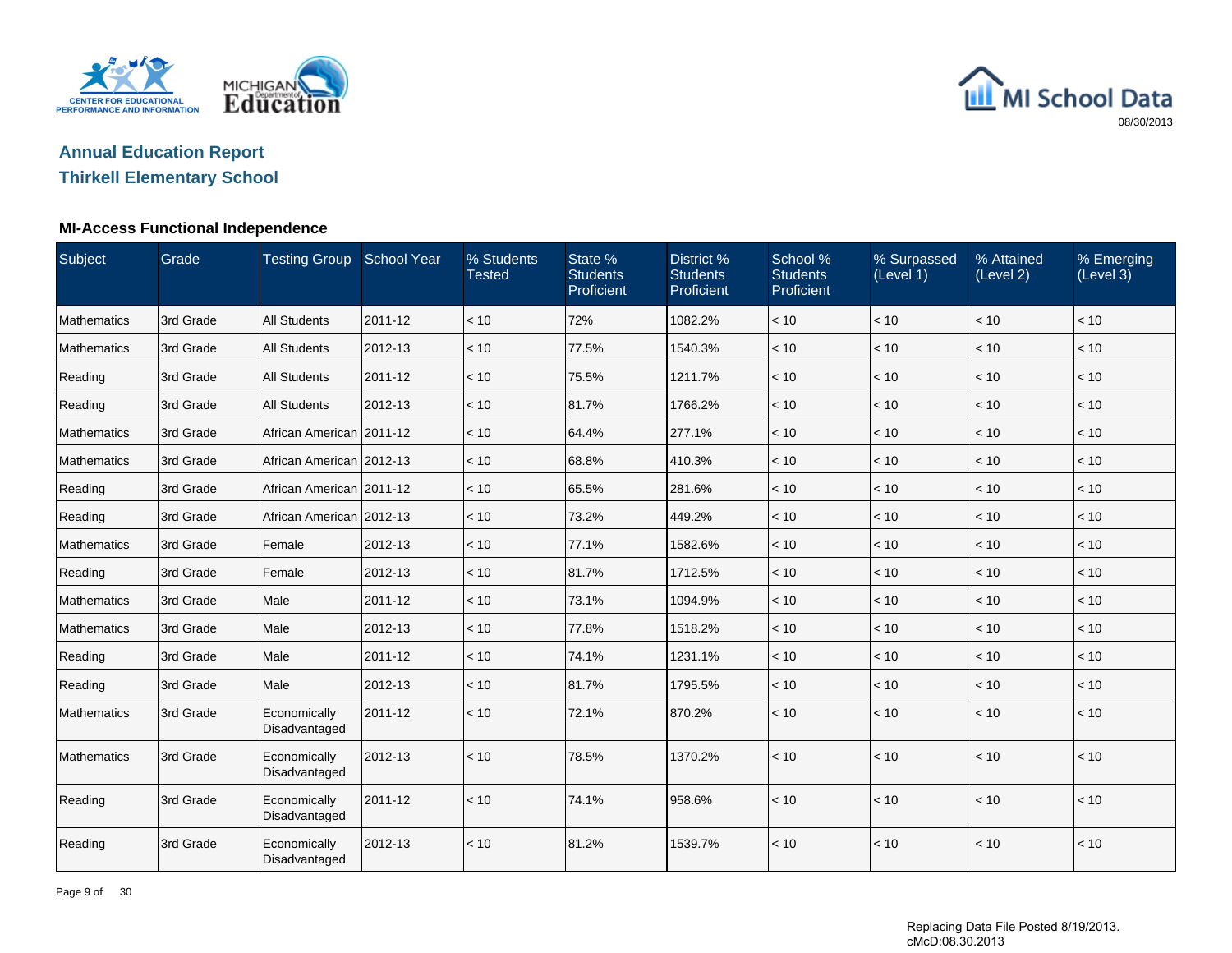

# **Annual Education Report**

## **Thirkell Elementary School**

### **MI-Access Functional Independence**

| Subject            | Grade     | <b>Testing Group School Year</b> |         | % Students<br><b>Tested</b> | State %<br><b>Students</b><br>Proficient | District %<br><b>Students</b><br>Proficient | School %<br><b>Students</b><br>Proficient | % Surpassed<br>(Level 1) | % Attained<br>(Level 2) | % Emerging<br>(Level 3) |
|--------------------|-----------|----------------------------------|---------|-----------------------------|------------------------------------------|---------------------------------------------|-------------------------------------------|--------------------------|-------------------------|-------------------------|
| Mathematics        | 4th Grade | <b>All Students</b>              | 2011-12 | < 10                        | 81.9%                                    | 1443.2%                                     | < 10                                      | < 10                     | < 10                    | < 10                    |
| <b>Mathematics</b> | 4th Grade | <b>All Students</b>              | 2012-13 | < 10                        | 79.4%                                    | 1509.5%                                     | < 10                                      | < 10                     | < 10                    | < 10                    |
| Reading            | 4th Grade | <b>All Students</b>              | 2011-12 | < 10                        | 72.5%                                    | 1437.5%                                     | < 10                                      | < 10                     | < 10                    | < 10                    |
| Reading            | 4th Grade | <b>All Students</b>              | 2012-13 | < 10                        | 75.1%                                    | 1538.7%                                     | < 10                                      | < 10                     | < 10                    | < 10                    |
| Mathematics        | 4th Grade | African American 2011-12         |         | < 10                        | 77.5%                                    | 385.7%                                      | < 10                                      | < 10                     | < 10                    | < 10                    |
| Mathematics        | 4th Grade | African American 2012-13         |         | < 10                        | 76.4%                                    | 430%                                        | < 10                                      | < 10                     | < 10                    | < 10                    |
| Reading            | 4th Grade | African American 2011-12         |         | < 10                        | 63.8%                                    | 335.7%                                      | < 10                                      | < 10                     | < 10                    | < 10                    |
| Reading            | 4th Grade | African American 2012-13         |         | < 10                        | 75.6%                                    | 436.6%                                      | < 10                                      | < 10                     | < 10                    | $\vert$ < 10            |
| Mathematics        | 4th Grade | Female                           | 2011-12 | < 10                        | 81.6%                                    | 1674.1%                                     | < 10                                      | < 10                     | < 10                    | < 10                    |
| Mathematics        | 4th Grade | Female                           | 2012-13 | < 10                        | 75.3%                                    | 1263.3%                                     | < 10                                      | < 10                     | < 10                    | < 10                    |
| Reading            | 4th Grade | Female                           | 2011-12 | < 10                        | 72.9%                                    | 1646.2%                                     | < 10                                      | < 10                     | < 10                    | $ $ < 10                |
| Reading            | 4th Grade | Female                           | 2012-13 | < 10                        | 74%                                      | 1229%                                       | $<10$                                     | < 10                     | < 10                    | < 10                    |
| Mathematics        | 4th Grade | Male                             | 2012-13 | < 10                        | 81.6%                                    | 1677.3%                                     | < 10                                      | < 10                     | < 10                    | < 10                    |
| Reading            | 4th Grade | Male                             | 2012-13 | < 10                        | 75.6%                                    | 1756.8%                                     | < 10                                      | < 10                     | < 10                    | $ $ < 10                |
| Mathematics        | 4th Grade | Economically<br>Disadvantaged    | 2011-12 | < 10                        | 83.5%                                    | 1331.1%                                     | < 10                                      | < 10                     | < 10                    | < 10                    |
| Mathematics        | 4th Grade | Economically<br>Disadvantaged    | 2012-13 | < 10                        | 79.7%                                    | 1220.6%                                     | < 10                                      | < 10                     | < 10                    | $ $ < 10                |
| Reading            | 4th Grade | Economically<br>Disadvantaged    | 2011-12 | < 10                        | 72.4%                                    | 1277%                                       | < 10                                      | < 10                     | < 10                    | $\vert$ < 10            |
| Reading            | 4th Grade | Economically<br>Disadvantaged    | 2012-13 | < 10                        | 74.8%                                    | 1233.3%                                     | < 10                                      | < 10                     | < 10                    | < 10                    |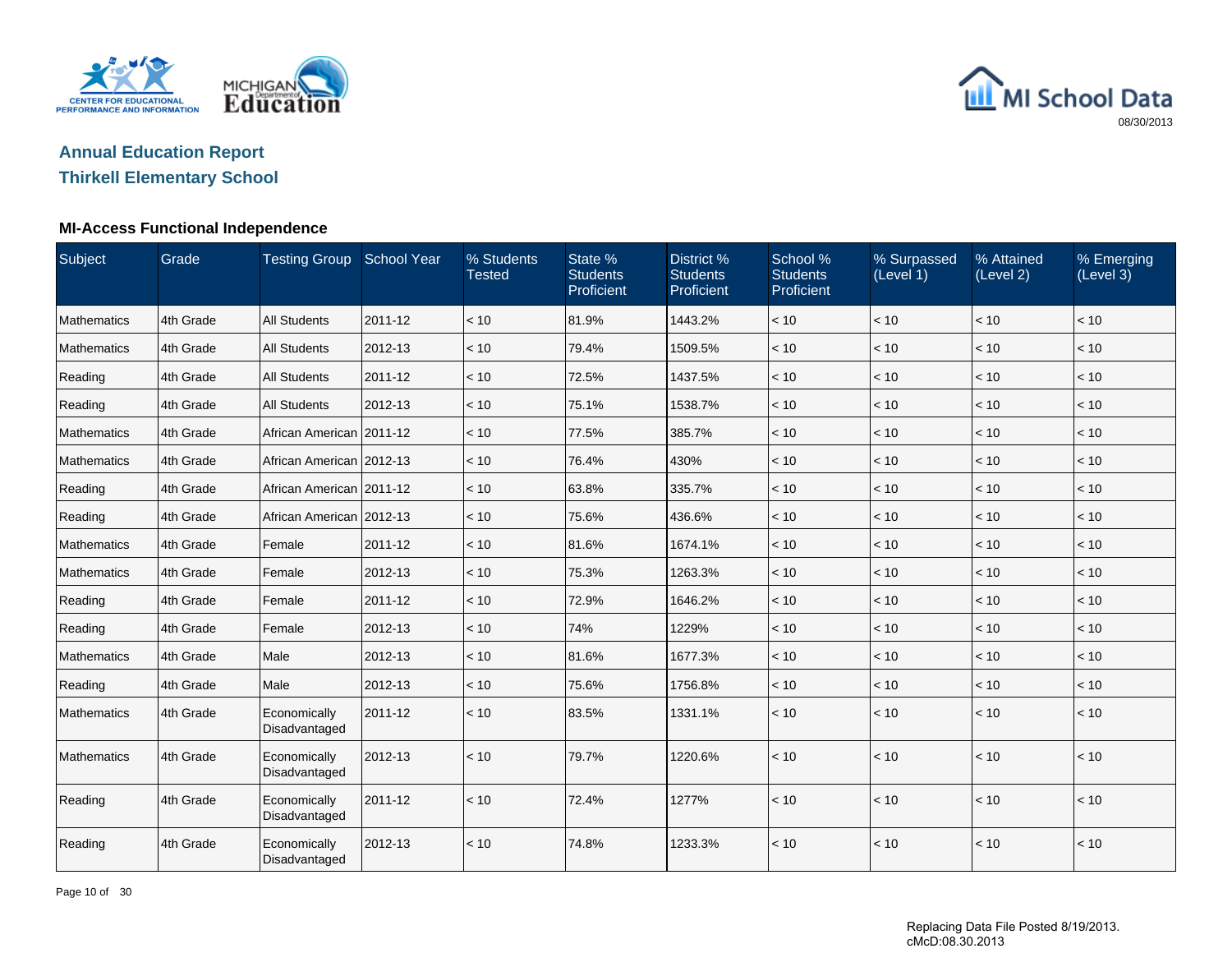

# **Annual Education Report**

## **Thirkell Elementary School**

### **MI-Access Functional Independence**

| Subject                      | Grade     | <b>Testing Group School Year</b> |         | % Students<br><b>Tested</b> | State %<br><b>Students</b><br>Proficient | District %<br><b>Students</b><br>Proficient | School %<br><b>Students</b><br>Proficient | % Surpassed<br>(Level 1) | % Attained<br>(Level 2) | % Emerging<br>(Level 3) |
|------------------------------|-----------|----------------------------------|---------|-----------------------------|------------------------------------------|---------------------------------------------|-------------------------------------------|--------------------------|-------------------------|-------------------------|
| <b>Mathematics</b>           | 5th Grade | <b>All Students</b>              | 2011-12 | < 10                        | 69.9%                                    | 1145.7%                                     | < 10                                      | < 10                     | < 10                    | < 10                    |
| <b>Mathematics</b>           | 5th Grade | <b>All Students</b>              | 2012-13 | < 10                        | 68.4%                                    | 1133.7%                                     | < 10                                      | < 10                     | < 10                    | < 10                    |
| Reading                      | 5th Grade | <b>All Students</b>              | 2011-12 | < 10                        | 81%                                      | 1439.6%                                     | < 10                                      | < 10                     | < 10                    | < 10                    |
| Reading                      | 5th Grade | <b>All Students</b>              | 2012-13 | < 10                        | 79.7%                                    | 1421.1%                                     | < 10                                      | < 10                     | < 10                    | < 10                    |
| Science                      | 5th Grade | <b>All Students</b>              | 2011-12 | < 10                        | 45.4%                                    | 720.9%                                      | < 10                                      | < 10                     | < 10                    | < 10                    |
| Science                      | 5th Grade | <b>All Students</b>              | 2012-13 | < 10                        | 50.5%                                    | 678.9%                                      | < 10                                      | < 10                     | < 10                    | < 10                    |
| Mathematics                  | 5th Grade | African American   2011-12       |         | < 10                        | 61.2%                                    | 301%                                        | < 10                                      | < 10                     | < 10                    | < 10                    |
| Mathematics                  | 5th Grade | African American 2012-13         |         | < 10                        | 63.6%                                    | 315.2%                                      | < 10                                      | < 10                     | < 10                    | < 10                    |
| Reading                      | 5th Grade | African American   2011-12       |         | < 10                        | 78.2%                                    | 407.1%                                      | < 10                                      | < 10                     | < 10                    | < 10                    |
| Reading                      | 5th Grade | African American 2012-13         |         | < 10                        | 74.4%                                    | 378.3%                                      | < 10                                      | < 10                     | < 10                    | < 10                    |
| Science                      | 5th Grade | African American 2011-12         |         | < 10                        | 36.9%                                    | 178.6%                                      | $<10$                                     | $<10$                    | < 10                    | < 10                    |
| Science                      | 5th Grade | African American 2012-13         |         | < 10                        | 41.6%                                    | 169.5%                                      | < 10                                      | < 10                     | < 10                    | < 10                    |
| <b>Mathematics</b>           | 5th Grade | Male                             | 2011-12 | < 10                        | 72.2%                                    | 1283.6%                                     | < 10                                      | < 10                     | < 10                    | < 10                    |
| <b>Mathematics</b>           | 5th Grade | Male                             | 2012-13 | < 10                        | 70.2%                                    | 1070.1%                                     | < 10                                      | < 10                     | < 10                    | < 10                    |
| Reading                      | 5th Grade | Male                             | 2011-12 | < 10                        | 80.4%                                    | 1583.9%                                     | < 10                                      | < 10                     | < 10                    | < 10                    |
| Reading                      | 5th Grade | Male                             | 2012-13 | < 10                        | 79.1%                                    | 1335.8%                                     | < 10                                      | < 10                     | $<10$                   | < 10                    |
| Science                      | 5th Grade | Male                             | 2011-12 | < 10                        | 47.6%                                    | 859.7%                                      | < 10                                      | < 10                     | < 10                    | < 10                    |
| Science                      | 5th Grade | Male                             | 2012-13 | $~<$ 10                     | 53.6%                                    | 679.1%                                      | < 10                                      | < 10                     | < 10                    | < 10                    |
| <b>Mathematics</b>           | 5th Grade | Economically<br>Disadvantaged    | 2011-12 | < 10                        | 71.2%                                    | 981.1%                                      | < 10                                      | < 10                     | < 10                    | < 10                    |
| Mathematics<br>Page 11 of 30 | 5th Grade | Economically<br>Disadvantaged    | 2012-13 | < 10                        | 69.2%                                    | 1015%                                       | < 10                                      | < 10                     | < 10                    | < 10                    |

Replacing Data File Posted 8/19/2013. cMcD:08.30.2013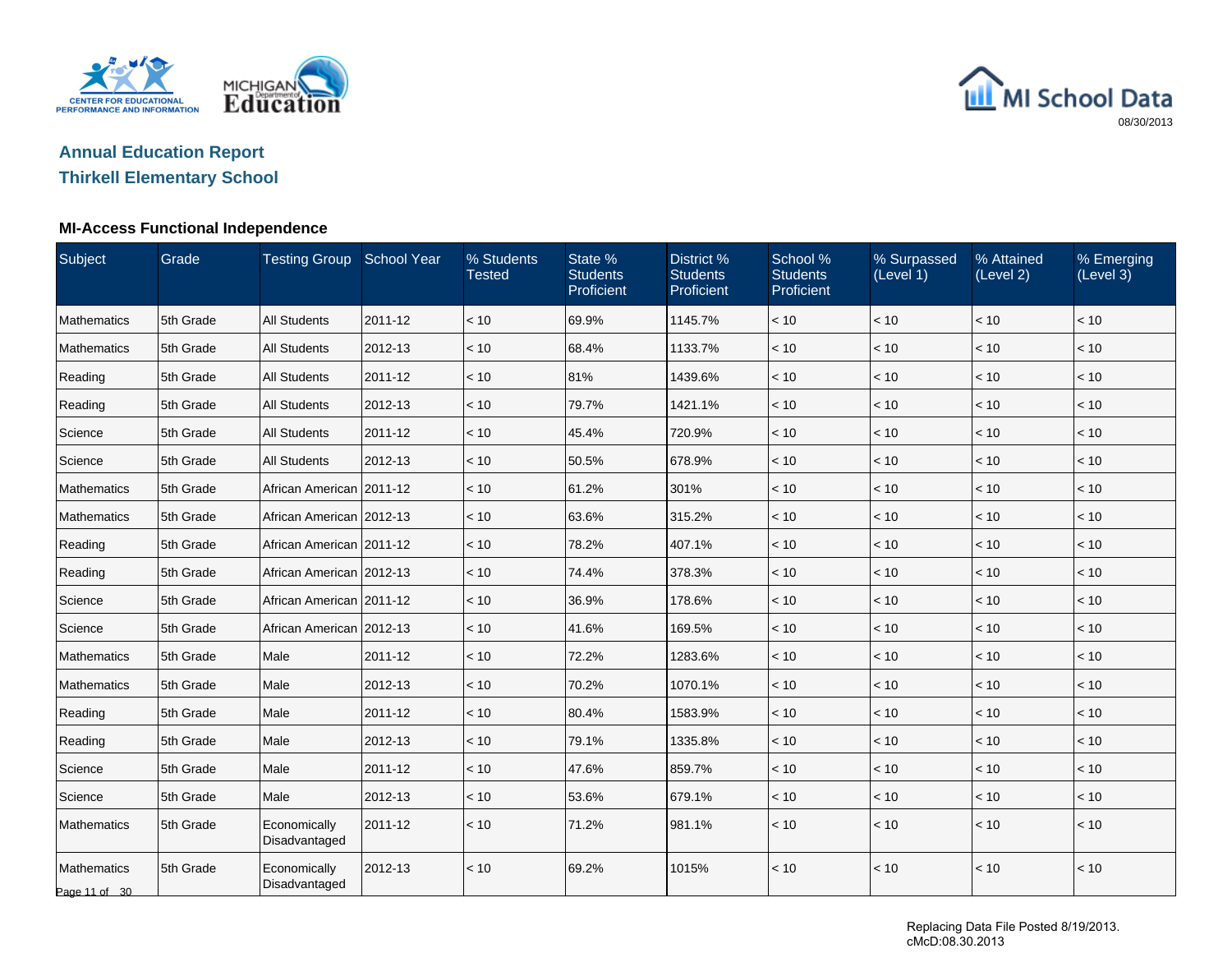



## **Thirkell Elementary School**

### **MI-Access Functional Independence**

| Subject | Grade      | <b>Testing Group</b>          | School Year | % Students<br><b>Tested</b> | State %<br><b>Students</b><br>Proficient | District %<br><b>Students</b><br>Proficient | School %<br><b>Students</b><br>Proficient | % Surpassed<br>(Level 1) | % Attained<br>(Level 2) | % Emerging<br>(Level 3) |
|---------|------------|-------------------------------|-------------|-----------------------------|------------------------------------------|---------------------------------------------|-------------------------------------------|--------------------------|-------------------------|-------------------------|
| Reading | 5th Grade  | Economically<br>Disadvantaged | 2011-12     | < 10                        | 81.6%                                    | 1243.3%                                     | < 10                                      | $\vert$ < 10             | < 10                    | < 10                    |
| Reading | 15th Grade | Economically<br>Disadvantaged | 2012-13     | l< 10                       | 78.9%                                    | 1237.5%                                     | $\leq 10$                                 | $\vert$ < 10             | $\leq 10$               | < 10                    |
| Science | 15th Grade | Economically<br>Disadvantaged | 2011-12     | < 10                        | 46.4%                                    | 617.9%                                      | < 10                                      | $\vert$ < 10             | < 10                    | < 10                    |
| Science | 15th Grade | Economically<br>Disadvantaged | 2012-13     | < 10                        | 51.1%                                    | 600%                                        | $\leq 10$                                 | $\vert$ < 10             | < 10                    | < 10                    |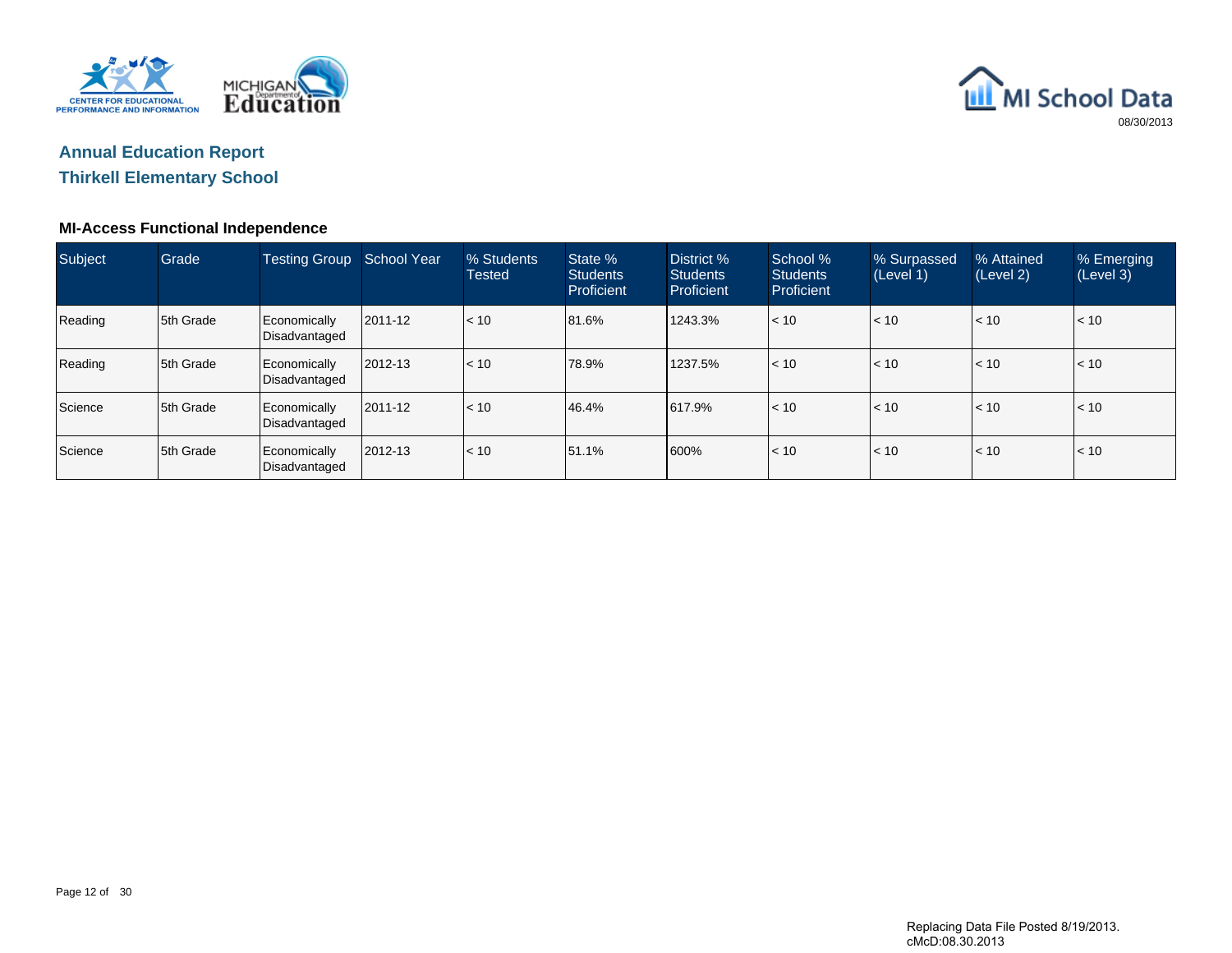

## **Annual Education Report**

## **Thirkell Elementary School**

#### **MI-Access Supported Independence**

| Subject            | Grade     | Testing Group School Year     |         | % Students<br><b>Tested</b> | State %<br><b>Students</b><br>Proficient | District %<br><b>Students</b><br>Proficient | School %<br><b>Students</b><br>Proficient | % Surpassed<br>(Level 1) | % Attained<br>(Level 2) | % Emerging<br>(Level 3) |
|--------------------|-----------|-------------------------------|---------|-----------------------------|------------------------------------------|---------------------------------------------|-------------------------------------------|--------------------------|-------------------------|-------------------------|
| <b>Mathematics</b> | 3rd Grade | <b>All Students</b>           | 2011-12 | < 10                        | 88.7%                                    | 967.4%                                      | < 10                                      | < 10                     | < 10                    | < 10                    |
| <b>ELA</b>         | 3rd Grade | <b>All Students</b>           | 2011-12 | < 10                        | 87.2%                                    | 951.2%                                      | < 10                                      | < 10                     | < 10                    | $\vert$ < 10            |
| <b>Mathematics</b> | 3rd Grade | African American 2011-12      |         | < 10                        | 89.9%                                    | 289.2%                                      | < 10                                      | < 10                     | < 10                    | < 10                    |
| <b>ELA</b>         | 3rd Grade | African American   2011-12    |         | < 10                        | 89.9%                                    | 289.2%                                      | < 10                                      | < 10                     | < 10                    | $ $ < 10                |
| <b>Mathematics</b> | 3rd Grade | Female                        | 2011-12 | < 10                        | 83.7%                                    | < 10                                        | < 10                                      | < 10                     | < 10                    | $\vert$ < 10            |
| <b>ELA</b>         | 3rd Grade | Female                        | 2011-12 | < 10                        | 84.5%                                    | < 10                                        | < 10                                      | < 10                     | < 10                    | < 10                    |
| <b>Mathematics</b> | 3rd Grade | Economically<br>Disadvantaged | 2011-12 | < 10                        | 91.8%                                    | 650%                                        | < 10                                      | < 10                     | < 10                    | $ $ < 10                |
| <b>ELA</b>         | 3rd Grade | Economically<br>Disadvantaged | 2011-12 | < 10                        | 93%                                      | 660.5%                                      | < 10                                      | < 10                     | < 10                    | $\vert$ < 10            |
| Mathematics        | 4th Grade | <b>All Students</b>           | 2011-12 | < 10                        | 84%                                      | 792.2%                                      | < 10                                      | < 10                     | < 10                    | < 10                    |
| <b>ELA</b>         | 4th Grade | <b>All Students</b>           | 2011-12 | < 10                        | 77.7%                                    | 737.3%                                      | < 10                                      | < 10                     | < 10                    | < 10                    |
| <b>Mathematics</b> | 4th Grade | African American 2011-12      |         | < 10                        | 85%                                      | 216%                                        | < 10                                      | < 10                     | < 10                    | $\vert$ < 10            |
| <b>ELA</b>         | 4th Grade | African American 2011-12      |         | < 10                        | 78%                                      | 198%                                        | < 10                                      | < 10                     | < 10                    | $\vert$ < 10            |
| <b>Mathematics</b> | 4th Grade | Female                        | 2011-12 | < 10                        | 89.5%                                    | 800%                                        | < 10                                      | < 10                     | < 10                    | $\vert$ < 10            |
| <b>ELA</b>         | 4th Grade | Female                        | 2011-12 | < 10                        | 83.3%                                    | 750%                                        | < 10                                      | < 10                     | < 10                    | $ $ < 10                |
| <b>Mathematics</b> | 4th Grade | Economically<br>Disadvantaged | 2011-12 | < 10                        | 83.9%                                    | 587.5%                                      | < 10                                      | < 10                     | < 10                    | $ $ < 10                |
| <b>ELA</b>         | 4th Grade | Economically<br>Disadvantaged | 2011-12 | < 10                        | 76.2%                                    | 537.5%                                      | < 10                                      | < 10                     | < 10                    | $\vert$ < 10            |
| <b>Mathematics</b> | 5th Grade | <b>All Students</b>           | 2011-12 | < 10                        | 84.8%                                    | 825%                                        | < 10                                      | < 10                     | < 10                    | $\vert$ < 10            |
| <b>ELA</b>         | 5th Grade | <b>All Students</b>           | 2011-12 | < 10                        | 78.5%                                    | 752.8%                                      | < 10                                      | < 10                     | < 10                    | $ $ < 10                |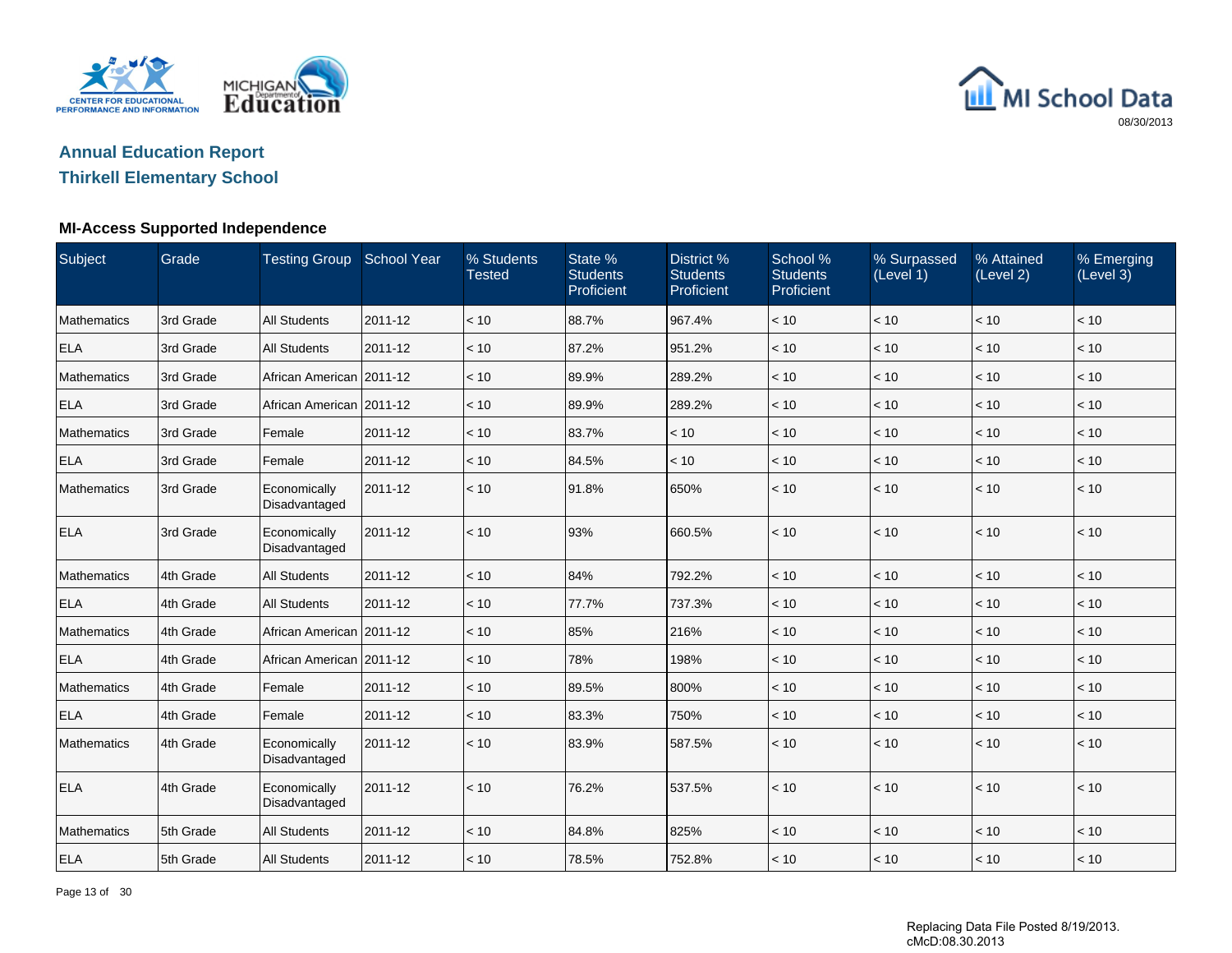



## **Thirkell Elementary School**

### **MI-Access Supported Independence**

| Subject            | Grade     | <b>Testing Group</b>     | School Year   | % Students<br><b>Tested</b> | State %<br><b>Students</b><br>Proficient | District %<br><b>Students</b><br>Proficient | School %<br><b>Students</b><br><b>Proficient</b> | % Surpassed<br>(Level 1) | % Attained<br>(Level 2) | % Emerging<br>(Level 3) |
|--------------------|-----------|--------------------------|---------------|-----------------------------|------------------------------------------|---------------------------------------------|--------------------------------------------------|--------------------------|-------------------------|-------------------------|
| Science            | 5th Grade | All Students             | $ 2011 - 12 $ | $\vert$ < 10                | 83.2%                                    | 807.8%                                      | < 10                                             | $\vert$ < 10             | < 10                    | < 10                    |
| <b>Mathematics</b> | 5th Grade | African American 2011-12 |               | $\vert$ < 10                | 83.5%                                    | 236.2%                                      | < 10                                             | $\vert$ < 10             | < 10                    | < 10                    |
| <b>ELA</b>         | 5th Grade | African American 2011-12 |               | $\vert$ < 10                | 73.1%                                    | 204.2%                                      | < 10                                             | < 10                     | < 10                    | < 10                    |
| Science            | 5th Grade | African American 2011-12 |               | $\vert$ < 10                | 81.8%                                    | 234.8%                                      | < 10                                             | < 10                     | < 10                    | < 10                    |
| Mathematics        | 5th Grade | Female                   | 2011-12       | $\vert$ < 10                | 84.4%                                    | 650%                                        | < 10                                             | < 10                     | < 10                    | < 10                    |
| <b>ELA</b>         | 5th Grade | Female                   | 2011-12       | $\vert$ < 10                | 80.5%                                    | 620%                                        | < 10                                             | < 10                     | < 10                    | < 10                    |
| Science            | 5th Grade | Female                   | 2011-12       | l< 10                       | 85%                                      | 722.2%                                      | < 10                                             | < 10                     | < 10                    | l< 10                   |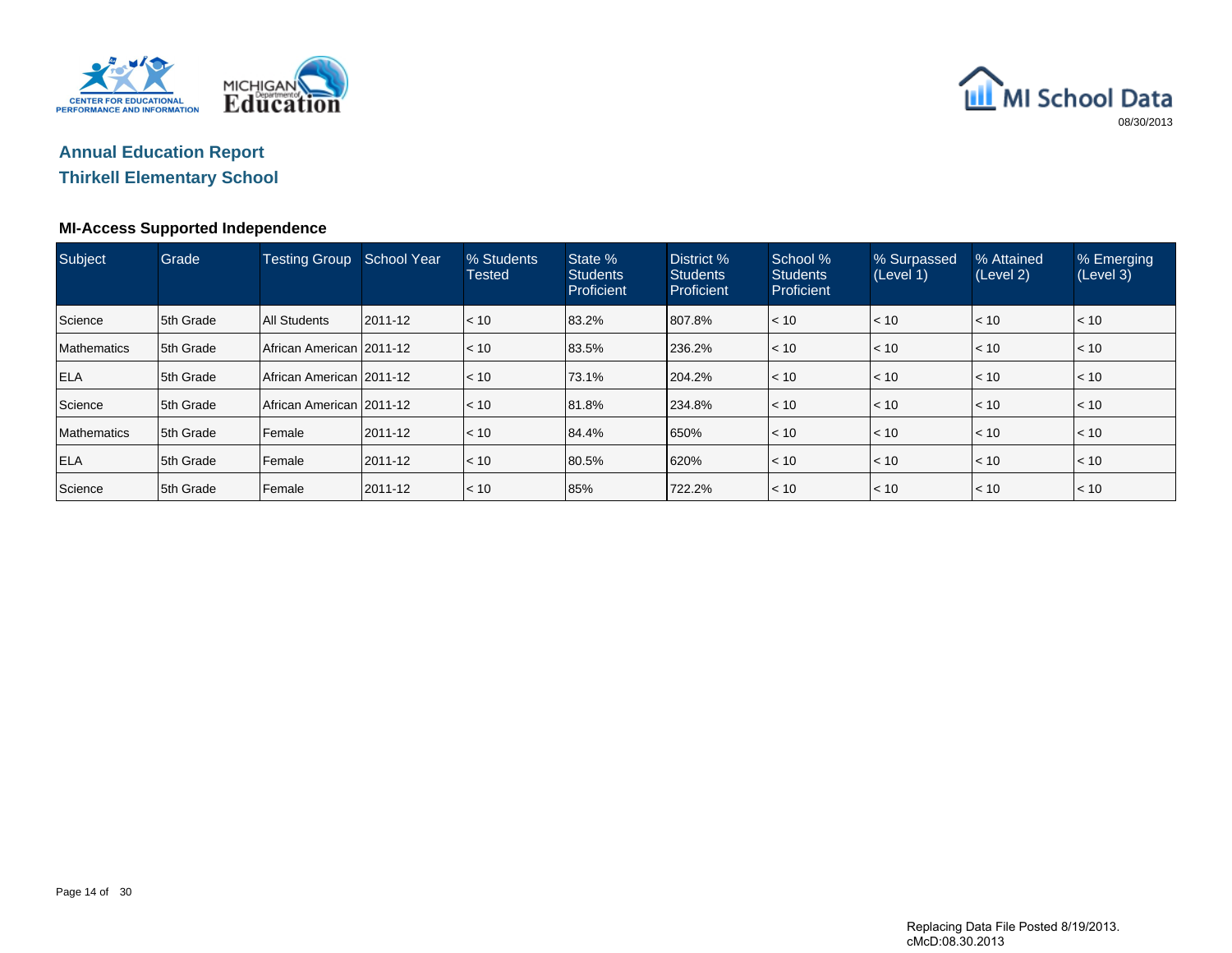



**Thirkell Elementary School**

### **MI-Access Participation**

| Subject            | Grade | Testing Group School Year | % Students<br>Tested | State %<br><b>Students</b><br><b>Proficient</b> | District %<br><b>Students</b><br><b>Proficient</b> | School %<br><b>Students</b><br>Proficient | % Surpassed<br>(Level 1) | % Attained<br>(Level 2) | % Emerging<br>(Level 3) |
|--------------------|-------|---------------------------|----------------------|-------------------------------------------------|----------------------------------------------------|-------------------------------------------|--------------------------|-------------------------|-------------------------|
| No Data to Display |       |                           |                      |                                                 |                                                    |                                           |                          |                         |                         |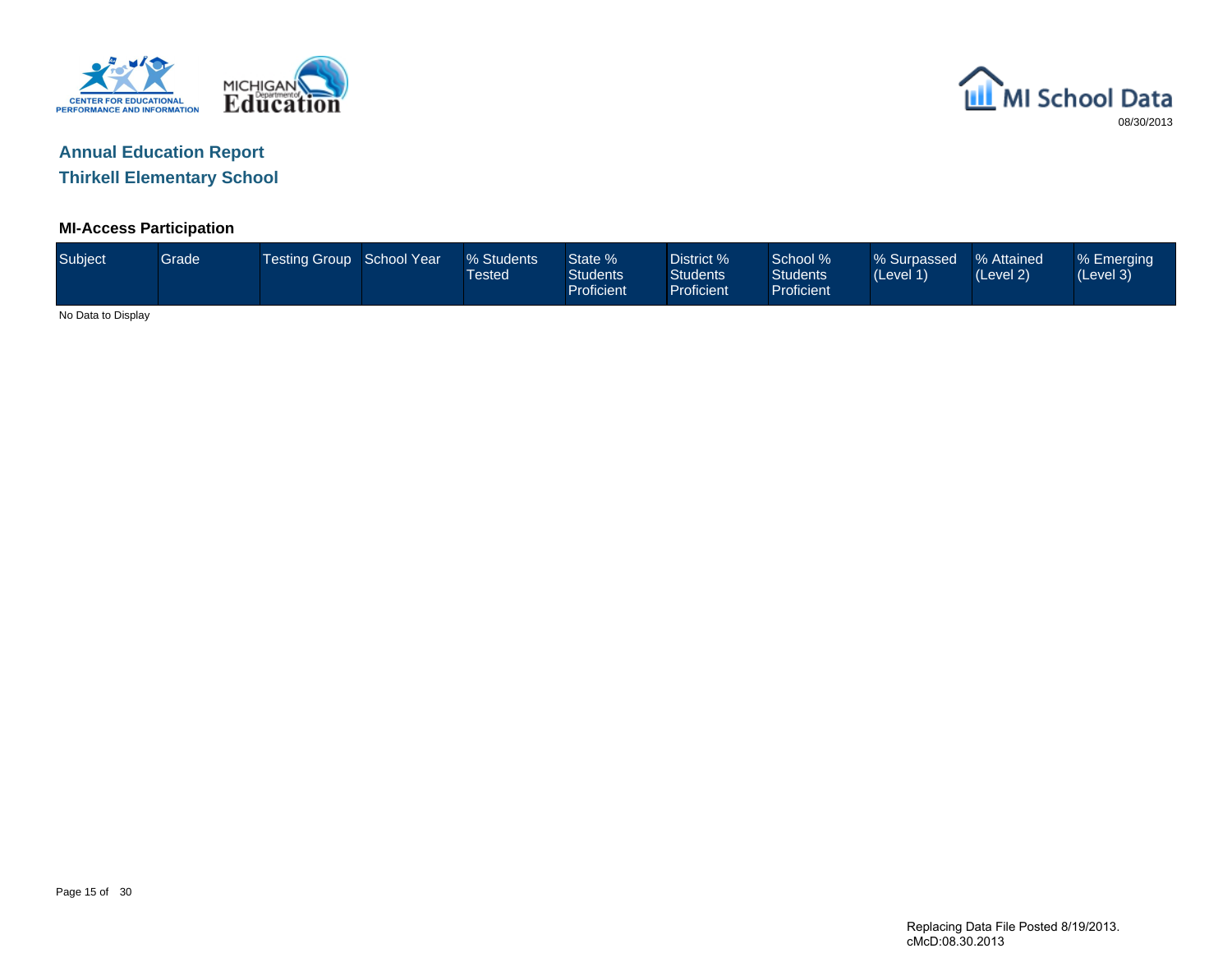





#### **Accountability Details Subject Data**

| <b>Testing Group</b>                         | Location        | Subject            | % Tested Total(Goal<br>95%) | % Proficient for<br>Accountability* |
|----------------------------------------------|-----------------|--------------------|-----------------------------|-------------------------------------|
| <b>All Students</b>                          | Statewide       | <b>Mathematics</b> | 98.7%                       | 58.2%                               |
| Bottom 30%                                   | Statewide       | <b>Mathematics</b> |                             | 11.2%                               |
| African American                             | Statewide       | Mathematics        | 96.9%                       | 32.7%                               |
| American Indian                              | Statewide       | <b>Mathematics</b> | 98.5%                       | 48.4%                               |
| Asian                                        | Statewide       | Mathematics        | 99.4%                       | 81.5%                               |
| Hispanic of Any Race                         | Statewide       | <b>Mathematics</b> | 98.6%                       | 45.9%                               |
| Native Hawaiian or Other<br>Pacific Islander | Statewide       | <b>Mathematics</b> | 97.4%                       | 64.9%                               |
| Two or More Races                            | Statewide       | <b>Mathematics</b> | 99.2%                       | 55.9%                               |
| White                                        | Statewide       | <b>Mathematics</b> | 99.2%                       | 64.4%                               |
| Economically Disadvantaged                   | Statewide       | <b>Mathematics</b> | 98.2%                       | 43.7%                               |
| English Language Learners                    | Statewide       | <b>Mathematics</b> | 98.9%                       | 36.9%                               |
| <b>Students With Disabilities</b>            | Statewide       | <b>Mathematics</b> | 97.8%                       | 32.5%                               |
| <b>All Students</b>                          | <b>District</b> | <b>Mathematics</b> | 96.3%                       | 37.1%                               |
| Bottom 30%                                   | <b>District</b> | <b>Mathematics</b> |                             | 7.1%                                |
| African American                             | <b>District</b> | <b>Mathematics</b> | 96.2%                       | 35.5%                               |
| American Indian                              | <b>District</b> | <b>Mathematics</b> | 93.9%                       | 31.4%                               |
| Asian                                        | District        | <b>Mathematics</b> | 98.8%                       | 62.5%                               |
| Hispanic of Any Race                         | <b>District</b> | <b>Mathematics</b> | 96.9%                       | 44.5%                               |
| Native Hawaiian or Other<br>Pacific Islander | <b>District</b> | <b>Mathematics</b> | 100%                        | 0%                                  |
| Two or More Races                            | District        | Mathematics        | 94.1%                       | 29.5%                               |
| White                                        | <b>District</b> | <b>Mathematics</b> | 96.2%                       | 39.8%                               |
| Economically Disadvantaged   District        |                 | Mathematics        | 96.5%                       | 35.5%                               |
| English Language Learners                    | <b>District</b> | Mathematics        | 97.6%                       | 46.2%                               |
| <b>Students With Disabilities</b>            | <b>District</b> | Mathematics        | 92.2%                       | 28.3%                               |
| All Students                                 | School          | <b>Mathematics</b> | 98.3%                       | 51.2%                               |
| Bottom 30%                                   | School          | Mathematics        |                             | 4.1%                                |
| African American                             | School          | Mathematics        | 98.3%                       | 51.4%                               |
| Hispanic of Any Race                         | School          | Mathematics        |                             | 0%                                  |
| White                                        | School          | <b>Mathematics</b> | 100%                        |                                     |
| Economically Disadvantaged                   | School          | <b>Mathematics</b> | 98.1%                       | 49.8%                               |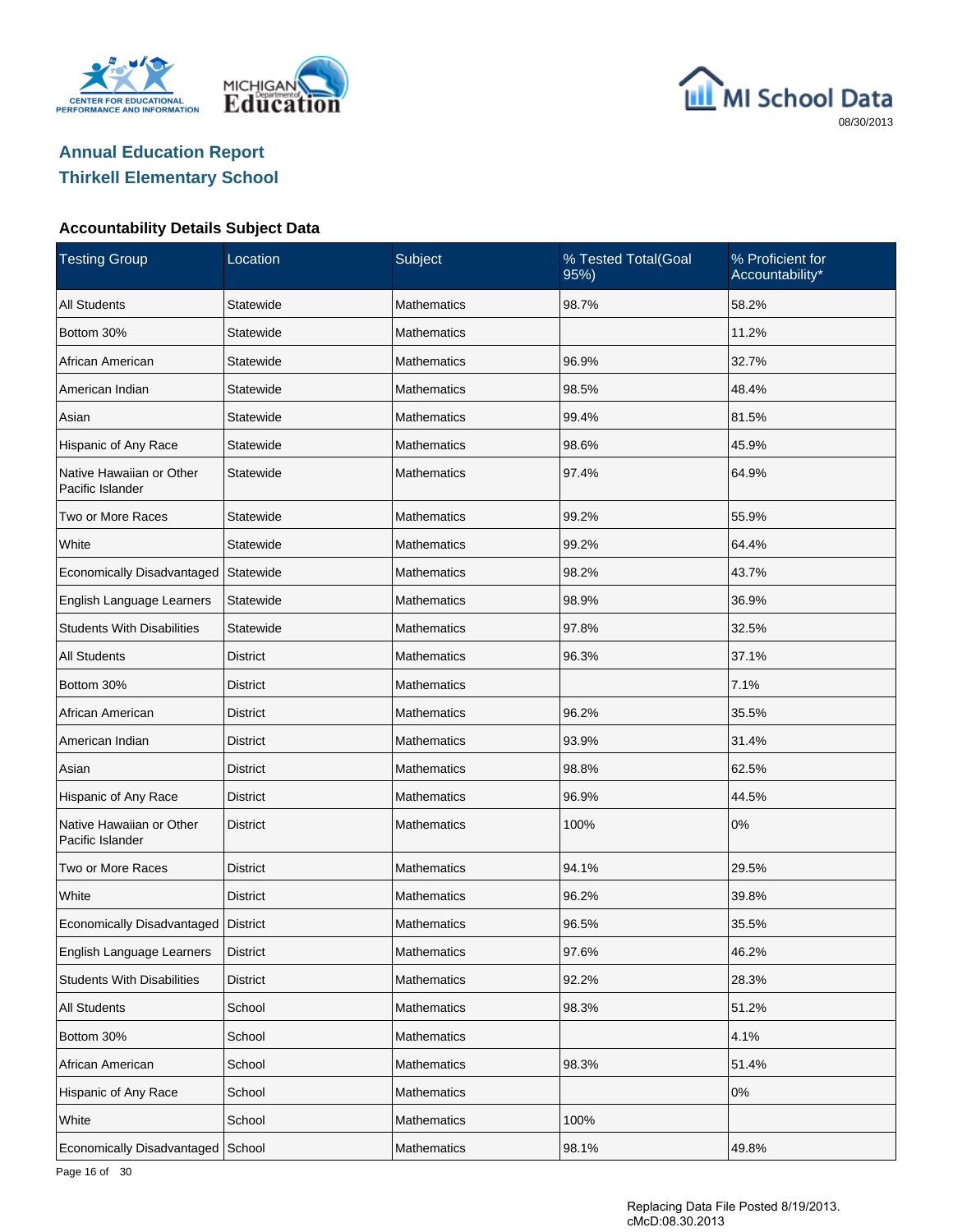





### **Accountability Details Subject Data**

| <b>Testing Group</b>                         | Location        | Subject            | % Tested Total(Goal<br>95%) | % Proficient for<br>Accountability* |
|----------------------------------------------|-----------------|--------------------|-----------------------------|-------------------------------------|
| <b>Students With Disabilities</b>            | School          | <b>Mathematics</b> | 93.6%                       | 46%                                 |
| <b>All Students</b>                          | Statewide       | Reading            | 99%                         | 83.1%                               |
| Bottom 30%                                   | Statewide       | Reading            |                             | 51.3%                               |
| African American                             | Statewide       | Reading            | 97.3%                       | 67.9%                               |
| American Indian                              | Statewide       | Reading            | 98.8%                       | 79.7%                               |
| Asian                                        | Statewide       | Reading            | 100.3%                      | 90.1%                               |
| Hispanic of Any Race                         | Statewide       | Reading            | 99.2%                       | 77%                                 |
| Native Hawaiian or Other<br>Pacific Islander | Statewide       | Reading            | 97.4%                       | 85.7%                               |
| Two or More Races                            | Statewide       | Reading            | 99.4%                       | 83.6%                               |
| White                                        | Statewide       | Reading            | 99.4%                       | 86.9%                               |
| Economically Disadvantaged                   | Statewide       | Reading            | 98.6%                       | 74.8%                               |
| English Language Learners                    | Statewide       | Reading            | 100.5%                      | 62.4%                               |
| <b>Students With Disabilities</b>            | Statewide       | Reading            | 98.1%                       | 51.8%                               |
| <b>All Students</b>                          | <b>District</b> | Reading            | 96.8%                       | 67.4%                               |
| Bottom 30%                                   | <b>District</b> | Reading            |                             | 16.8%                               |
| African American                             | District        | Reading            | 96.9%                       | 66.5%                               |
| American Indian                              | <b>District</b> | Reading            | 95.5%                       | 74.5%                               |
| Asian                                        | <b>District</b> | Reading            | 88.5%                       | 78.8%                               |
| Hispanic of Any Race                         | <b>District</b> | Reading            | 97.3%                       | 71.4%                               |
| Native Hawaiian or Other<br>Pacific Islander | <b>District</b> | Reading            | 100%                        | 100%                                |
| Two or More Races                            | District        | Reading            | 94.1%                       | 68.9%                               |
| White                                        | <b>District</b> | Reading            | 96.2%                       | 69%                                 |
| Economically Disadvantaged                   | <b>District</b> | Reading            | 96.9%                       | 66%                                 |
| English Language Learners                    | District        | Reading            | 96.8%                       | 72%                                 |
| <b>Students With Disabilities</b>            | <b>District</b> | Reading            | 92.7%                       | 40.9%                               |
| <b>All Students</b>                          | School          | Reading            | 98.9%                       | 73.1%                               |
| Bottom 30%                                   | School          | Reading            |                             | 13.3%                               |
| African American                             | School          | Reading            | 98.9%                       | 73%                                 |
| Hispanic of Any Race                         | School          | Reading            |                             | 100%                                |
| White                                        | School          | Reading            | 100%                        |                                     |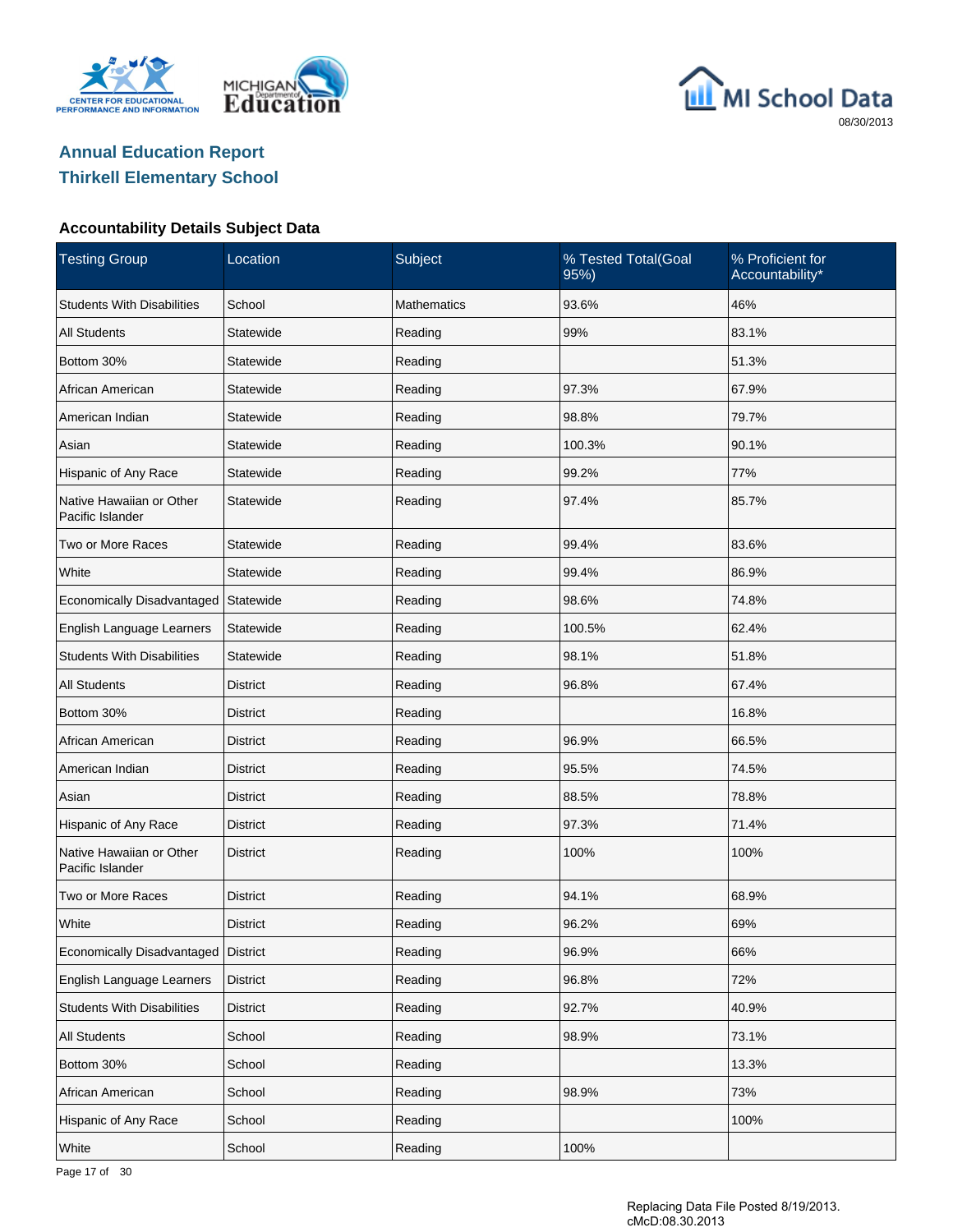





### **Accountability Details Subject Data**

| <b>Testing Group</b>                         | Location        | Subject | % Tested Total(Goal<br>95%) | % Proficient for<br>Accountability* |
|----------------------------------------------|-----------------|---------|-----------------------------|-------------------------------------|
| Economically Disadvantaged                   | School          | Reading | 98.7%                       | 71.7%                               |
| <b>Students With Disabilities</b>            | School          | Reading | 96.8%                       | 51.4%                               |
| <b>All Students</b>                          | Statewide       | Science | 97.9%                       | 38.6%                               |
| Bottom 30%                                   | Statewide       | Science |                             | 1%                                  |
| African American                             | Statewide       | Science | 94.8%                       | 12.8%                               |
| American Indian                              | Statewide       | Science | 97.5%                       | 29.4%                               |
| Asian                                        | Statewide       | Science | 99.1%                       | 57.4%                               |
| Hispanic of Any Race                         | Statewide       | Science | 97.9%                       | 22.9%                               |
| Native Hawaiian or Other<br>Pacific Islander | Statewide       | Science | 93.7%                       | 49.2%                               |
| Two or More Races                            | Statewide       | Science | 98.7%                       | 35.7%                               |
| White                                        | Statewide       | Science | 98.7%                       | 45%                                 |
| Economically Disadvantaged                   | Statewide       | Science | 97%                         | 22.9%                               |
| English Language Learners                    | Statewide       | Science | 98%                         | 7.6%                                |
| <b>Students With Disabilities</b>            | Statewide       | Science | 96.5%                       | 15.1%                               |
| <b>All Students</b>                          | <b>District</b> | Science | 94.1%                       | 11.7%                               |
| Bottom 30%                                   | District        | Science |                             | 0.6%                                |
| African American                             | District        | Science | 94.2%                       | 11.3%                               |
| American Indian                              | District        | Science | 95.2%                       | 14.3%                               |
| Asian                                        | <b>District</b> | Science | 98%                         | 33.6%                               |
| Hispanic of Any Race                         | <b>District</b> | Science | 92.8%                       | 11.8%                               |
| Native Hawaiian or Other<br>Pacific Islander | <b>District</b> | Science | 100%                        | 0%                                  |
| Two or More Races                            | <b>District</b> | Science | 100%                        | 9.1%                                |
| White                                        | <b>District</b> | Science | 94.8%                       | 13.6%                               |
| Economically Disadvantaged                   | <b>District</b> | Science | 94.3%                       | 10%                                 |
| English Language Learners                    | <b>District</b> | Science | 94.6%                       | 13.4%                               |
| <b>Students With Disabilities</b>            | District        | Science | 86.4%                       | 9.1%                                |
| All Students                                 | School          | Science | 100%                        | 53.7%                               |
| Bottom 30%                                   | School          | Science |                             | 0%                                  |
| African American                             | School          | Science | 100%                        | 53.7%                               |
| Economically Disadvantaged                   | School          | Science | 100%                        | 56.9%                               |

Page 18 of 30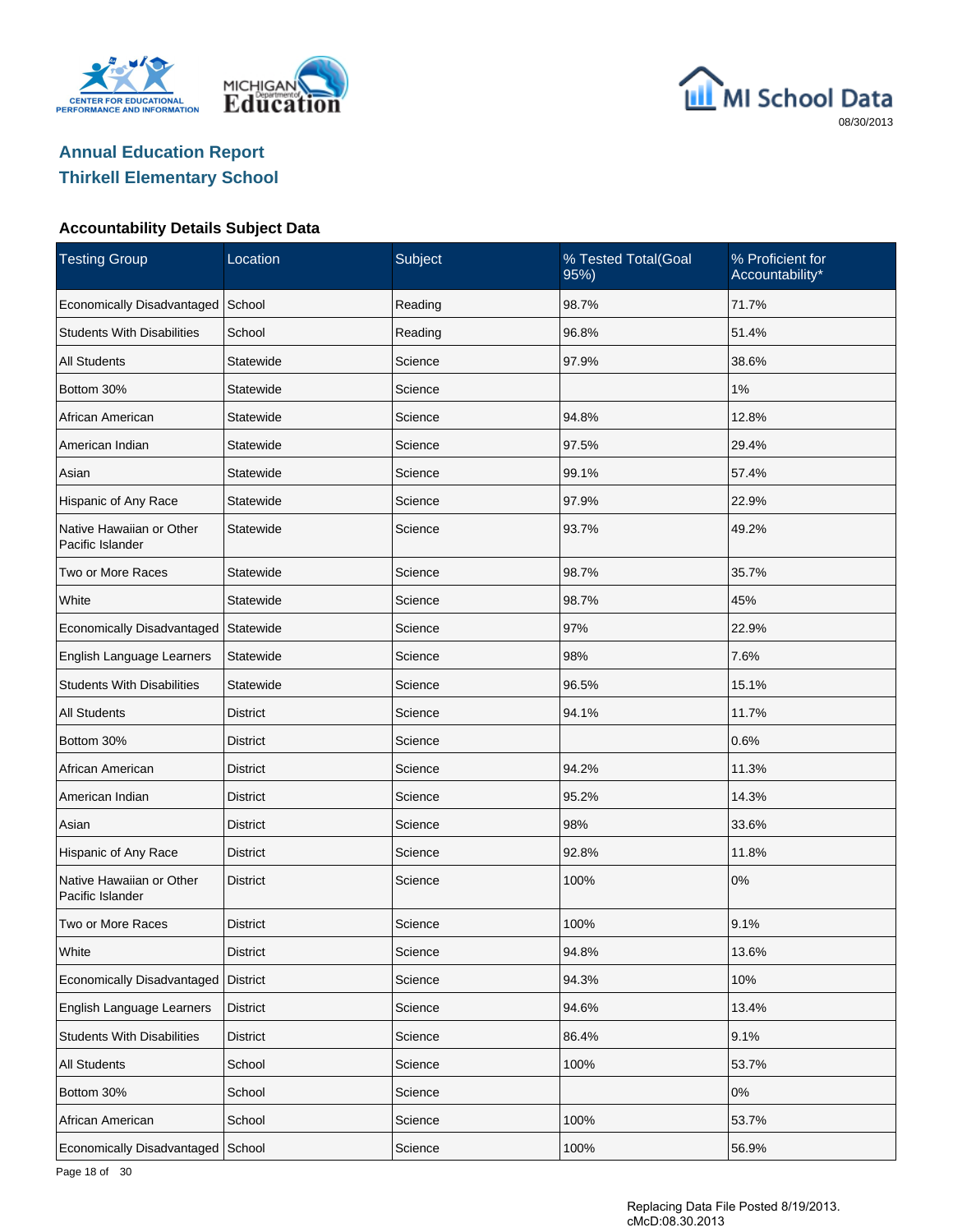





#### **Accountability Details Subject Data**

| <b>Testing Group</b>                         | Location        | Subject               | % Tested Total(Goal<br>95%) | % Proficient for<br>Accountability* |
|----------------------------------------------|-----------------|-----------------------|-----------------------------|-------------------------------------|
| <b>Students With Disabilities</b>            | School          | Science               | 100%                        | 28.6%                               |
| <b>All Students</b>                          | Statewide       | <b>Social Studies</b> | 96.7%                       | 57.5%                               |
| Bottom 30%                                   | Statewide       | <b>Social Studies</b> |                             | 8.8%                                |
| African American                             | Statewide       | <b>Social Studies</b> | 92.4%                       | 27.9%                               |
| American Indian                              | Statewide       | <b>Social Studies</b> | 95.9%                       | 52.3%                               |
| Asian                                        | Statewide       | <b>Social Studies</b> | 99%                         | 73.6%                               |
| Hispanic of Any Race                         | Statewide       | <b>Social Studies</b> | 96.1%                       | 43%                                 |
| Native Hawaiian or Other<br>Pacific Islander | Statewide       | <b>Social Studies</b> | 93.2%                       | 59.7%                               |
| Two or More Races                            | Statewide       | <b>Social Studies</b> | 97.6%                       | 53.5%                               |
| White                                        | Statewide       | <b>Social Studies</b> | 98%                         | 64.7%                               |
| Economically Disadvantaged                   | Statewide       | <b>Social Studies</b> | 95.1%                       | 40.3%                               |
| English Language Learners                    | Statewide       | <b>Social Studies</b> | 96.4%                       | 19.6%                               |
| <b>Students With Disabilities</b>            | Statewide       | <b>Social Studies</b> | 91.9%                       | 22.3%                               |
| All Students                                 | <b>District</b> | <b>Social Studies</b> | 88.6%                       | 22.6%                               |
| Bottom 30%                                   | <b>District</b> | <b>Social Studies</b> |                             | 0%                                  |
| African American                             | <b>District</b> | <b>Social Studies</b> | 88.5%                       | 21.4%                               |
| American Indian                              | District        | <b>Social Studies</b> | 90.9%                       | 33.3%                               |
| Asian                                        | <b>District</b> | <b>Social Studies</b> | 97.6%                       | 48.4%                               |
| Hispanic of Any Race                         | District        | <b>Social Studies</b> | 88.7%                       | 28.8%                               |
| Native Hawaiian or Other<br>Pacific Islander | <b>District</b> | <b>Social Studies</b> | 100%                        | 0%                                  |
| Two or More Races                            | <b>District</b> | <b>Social Studies</b> | 85.7%                       | 31.6%                               |
| White                                        | <b>District</b> | <b>Social Studies</b> | 88.5%                       | 22.5%                               |
| Economically Disadvantaged                   | <b>District</b> | Social Studies        | 88.2%                       | 19.6%                               |
| English Language Learners                    | <b>District</b> | Social Studies        | 90.8%                       | 30.5%                               |
| <b>Students With Disabilities</b>            | <b>District</b> | Social Studies        | 71.2%                       | 4.4%                                |
| All Students                                 | Statewide       | Writing               | 98.2%                       | 69.4%                               |
| Bottom 30%                                   | Statewide       | Writing               |                             | 21.9%                               |
| African American                             | Statewide       | Writing               | 95.6%                       | 48.8%                               |
| American Indian                              | Statewide       | Writing               | 97.7%                       | 61.6%                               |
| Asian                                        | Statewide       | Writing               | 98.9%                       | 82.9%                               |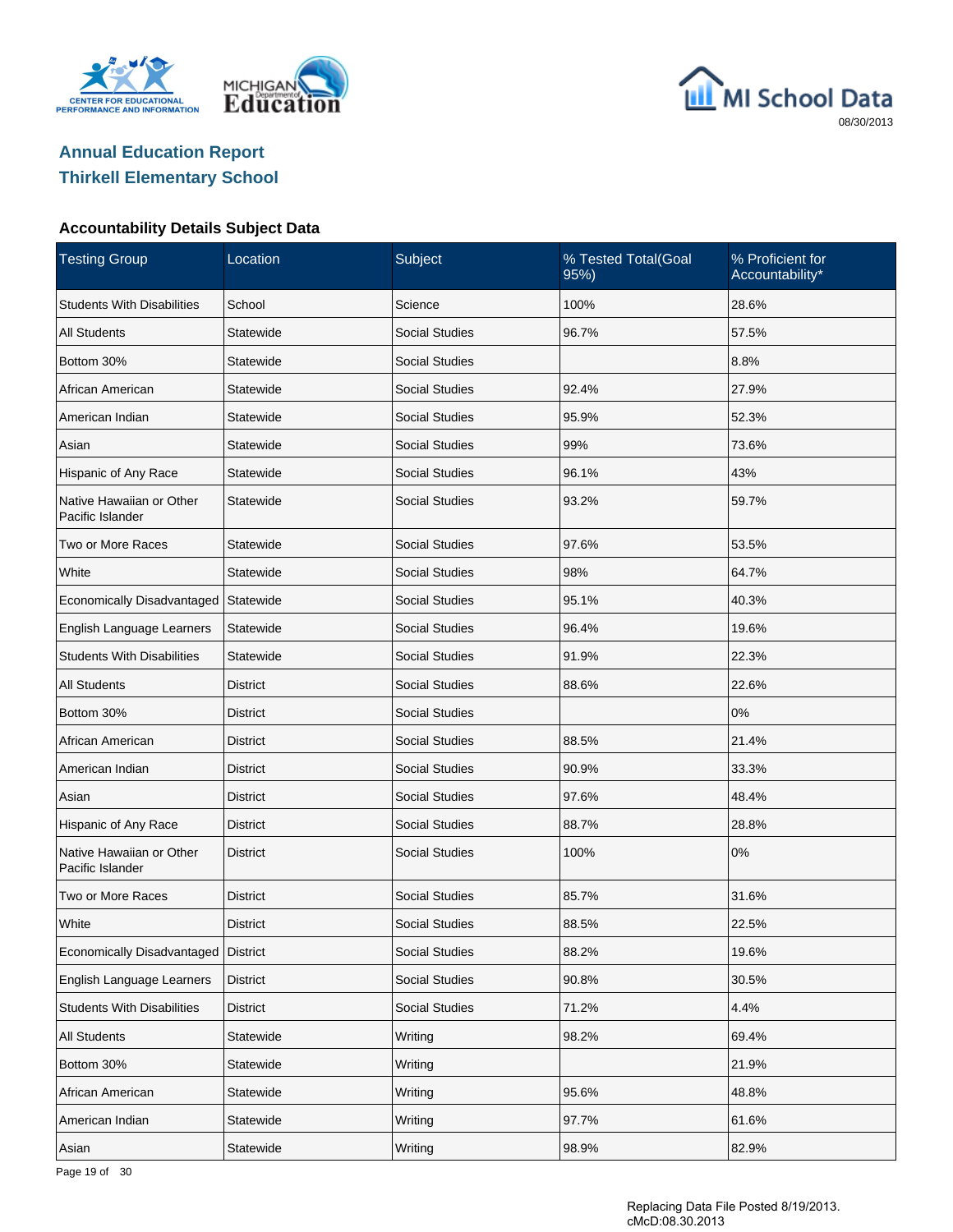





### **Accountability Details Subject Data**

| <b>Testing Group</b>                         | Location                      | Subject          | % Tested Total(Goal<br>95%) | % Proficient for<br>Accountability* |
|----------------------------------------------|-------------------------------|------------------|-----------------------------|-------------------------------------|
| Hispanic of Any Race                         | Statewide                     | Writing          | 98%                         | 59.7%                               |
| Native Hawaiian or Other<br>Pacific Islander | Statewide                     | Writing          | 94.5%                       | 74.4%                               |
| Two or More Races                            | Statewide                     | Writing          | 98.9%                       | 68.5%                               |
| White                                        | Statewide                     | Writing          | 98.9%                       | 74.3%                               |
| Economically Disadvantaged                   | Statewide                     | Writing          | 97.3%                       | 55.7%                               |
| English Language Learners                    | Statewide                     | Writing<br>97.3% |                             | 42.1%                               |
| <b>Students With Disabilities</b>            | Statewide<br>Writing<br>96.6% |                  |                             | 27.9%                               |
| <b>All Students</b>                          | <b>District</b>               | Writing          | 95.1%                       | 43.4%                               |
| Bottom 30%                                   | <b>District</b>               | Writing          |                             | 0%                                  |
| African American                             | <b>District</b>               | Writing          | 95.4%                       | 42.4%                               |
| American Indian                              | <b>District</b>               | Writing          | 97.2%                       | 59.4%                               |
| Asian                                        | <b>District</b>               | Writing          | 87.6%                       | 62.1%                               |
| Hispanic of Any Race                         | <b>District</b>               | Writing          | 93.8%                       | 49.6%                               |
| Native Hawaiian or Other<br>Pacific Islander | <b>District</b>               | Writing          | 100%                        | 0%                                  |
| Two or More Races                            | <b>District</b>               | Writing          | 100%                        | 38.5%                               |
| White                                        | <b>District</b>               | Writing          | 94.3%                       | 37.4%                               |
| Economically Disadvantaged                   | <b>District</b>               | Writing          | 95.3%                       | 40.3%                               |
| English Language Learners                    | <b>District</b>               | Writing          | 94.7%                       | 50.7%                               |
| <b>Students With Disabilities</b>            | <b>District</b>               | Writing          | 86.8%                       | 16.6%                               |
| All Students                                 | School                        | Writing          | 98.4%                       | 41%                                 |
| Bottom 30%                                   | School                        | Writing          |                             | 0%                                  |
| African American                             | School                        | Writing          | 98.4%                       | 41%                                 |
| Economically Disadvantaged                   | School                        | Writing          | 98.2%                       | 38.2%                               |
| <b>Students With Disabilities</b>            | School                        | Writing          | 100%                        | 37.5%                               |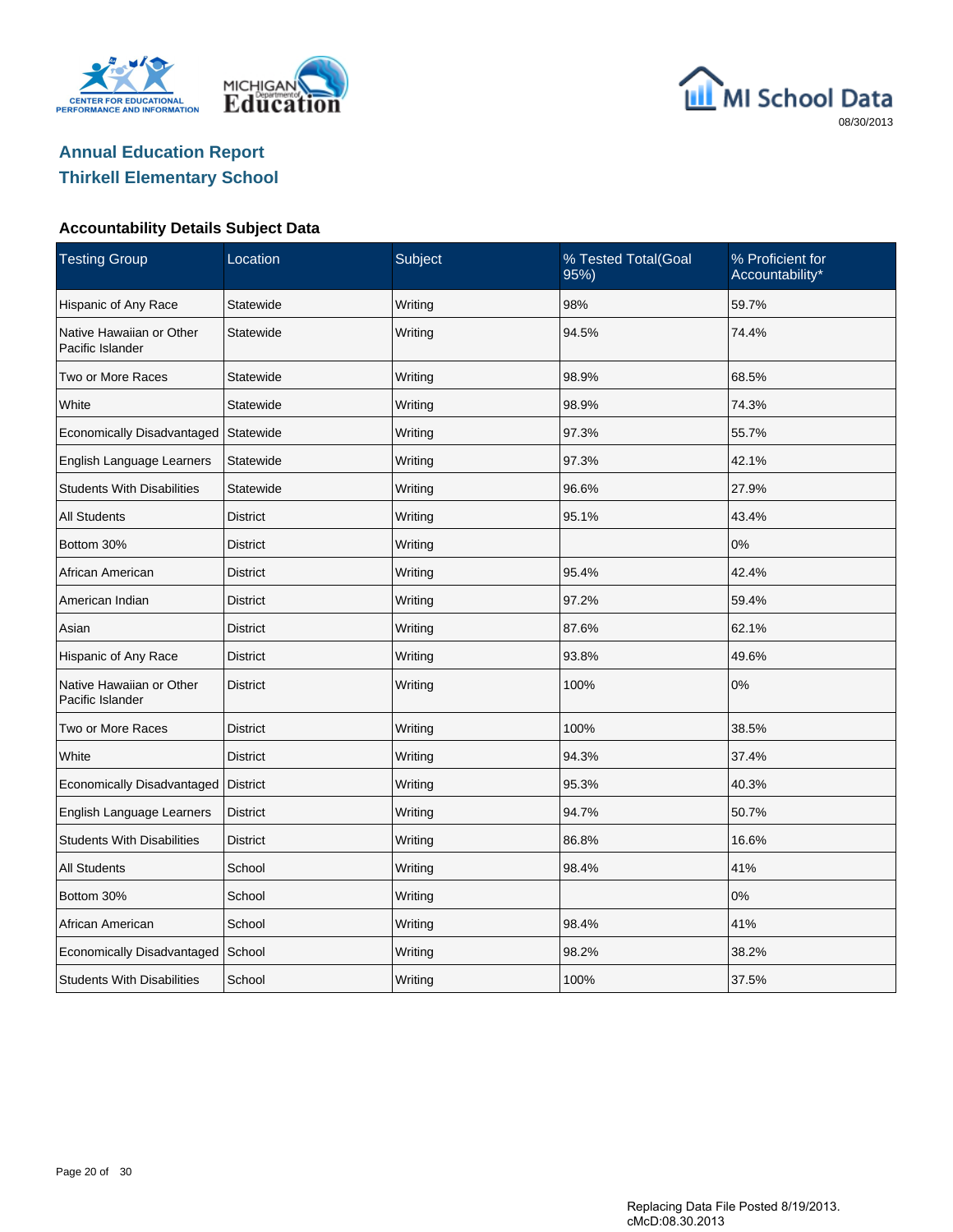





#### **Accountability Details Graduation Data**

| <b>Testing Group</b>                      | Location        | Accountability Scorecard Completion Rate<br>(High Schools only)<br>(Goal 80%) |
|-------------------------------------------|-----------------|-------------------------------------------------------------------------------|
| <b>All Students</b>                       | Statewide       | 76.2%                                                                         |
| African American                          | Statewide       | 59.9%                                                                         |
| American Indian                           | Statewide       | 66.4%                                                                         |
| Asian                                     | Statewide       | 87.4%                                                                         |
| Hispanic of Any Race                      | Statewide       | 64.3%                                                                         |
| Migrant                                   | Statewide       | 68.3%                                                                         |
| Native Hawaiian or Other Pacific Islander | Statewide       | 73.2%                                                                         |
| Two or More Races                         | Statewide       | 73.5%                                                                         |
| White                                     | Statewide       | 81.5%                                                                         |
| Female                                    | Statewide       | 80.8%                                                                         |
| Male                                      | Statewide       | 72%                                                                           |
| Economically Disadvantaged                | Statewide       | 64%                                                                           |
| English Language Learners                 | Statewide       | 63.1%                                                                         |
| <b>Students With Disabilities</b>         | Statewide       | 53.5%                                                                         |
| <b>Homeless</b>                           | Statewide       | 53.8%                                                                         |
| <b>All Students</b>                       | <b>District</b> | 64.7%                                                                         |
| African American                          | District        | 65.5%                                                                         |
| Asian                                     | <b>District</b> | 68.6%                                                                         |
| Hispanic of Any Race                      | <b>District</b> | 58.7%                                                                         |
| White                                     | <b>District</b> | 39.8%                                                                         |
| Economically Disadvantaged                | <b>District</b> | 65.1%                                                                         |
| English Language Learners                 | <b>District</b> | 68.6%                                                                         |
| <b>Students With Disabilities</b>         | <b>District</b> | 47.5%                                                                         |

\* All data based on students enrolled for a full academic year.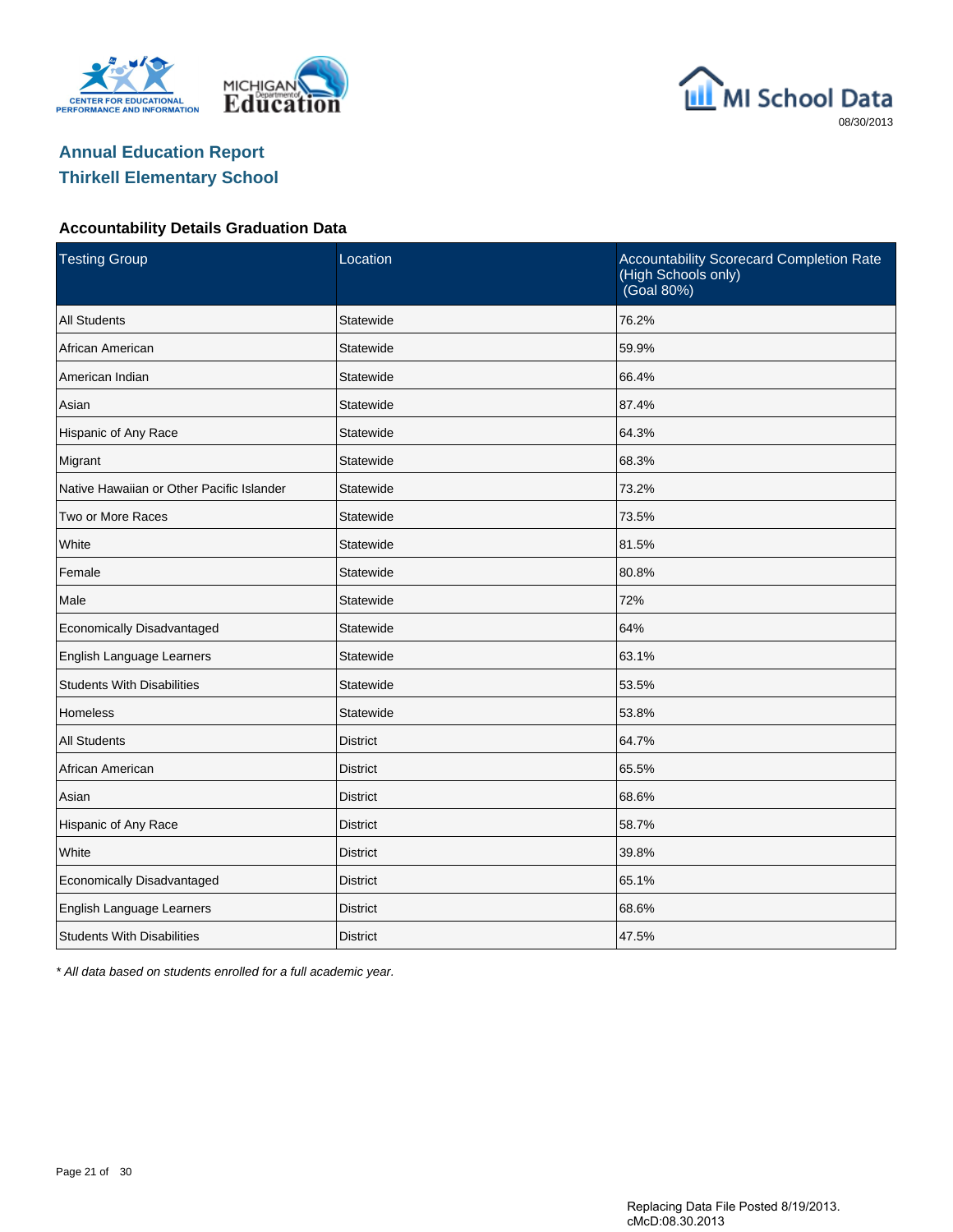



#### **Accountability Details Attendance Data**

| <b>Testing Group</b> | Location        | Attendance Rate<br>(Goal 90%) |
|----------------------|-----------------|-------------------------------|
| <b>All Students</b>  | Statewide       | 94%                           |
| <b>All Students</b>  | <b>District</b> | 86%                           |
| <b>All Students</b>  | School          | 90%                           |

\* All data based on students enrolled for a full academic year.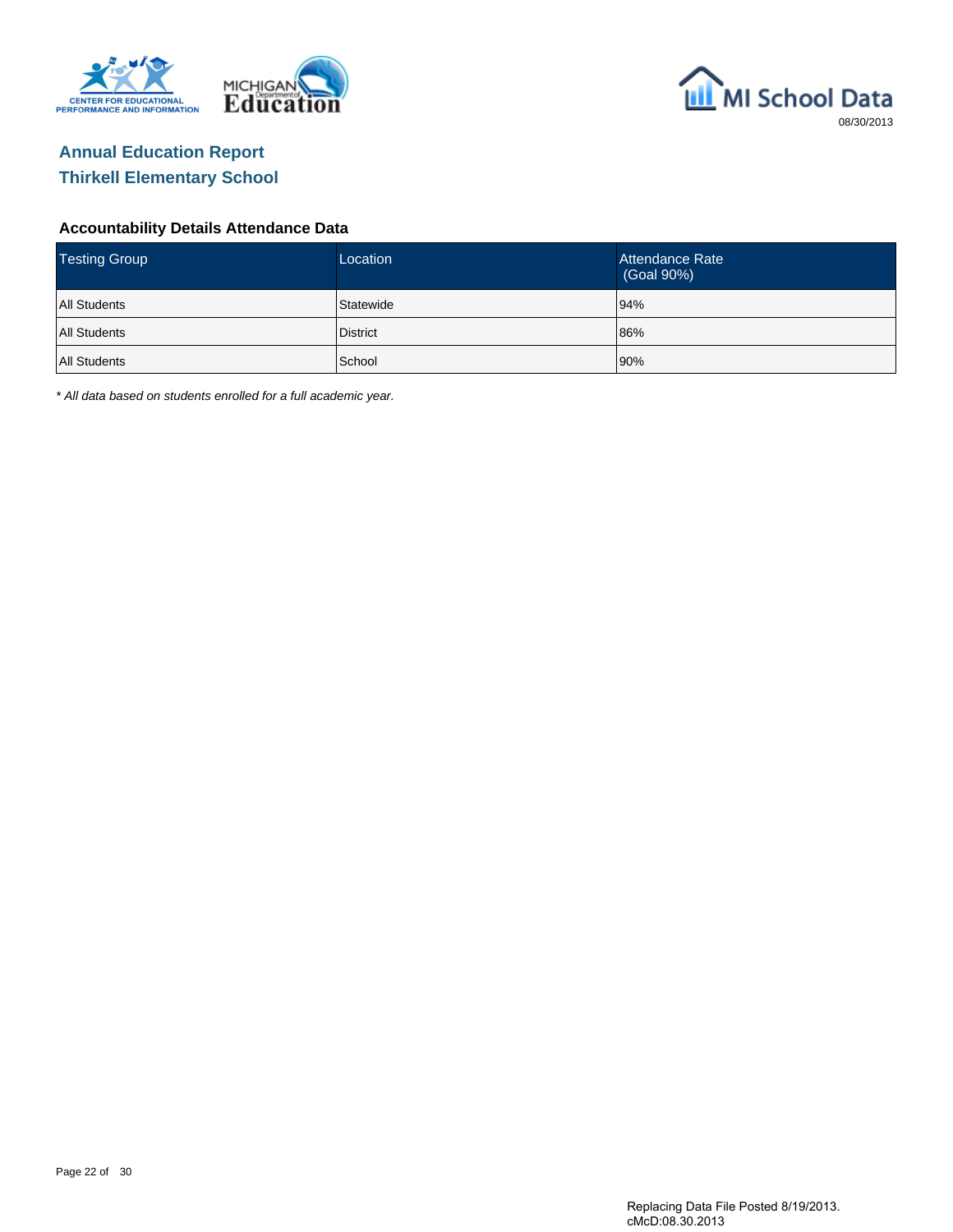



**Thirkell Elementary School**

#### **Accountability Status District Data**

| <b>District</b><br><b>Name</b> | Reading<br><b>Status</b> | Reading<br>Score | Writing<br>Status | <b>Writing</b><br>Score | Math Status Math Score |  | Science<br><b>Status</b> | Science<br>Score | Social<br><b>Studies</b><br><b>Status</b> | Social<br><b>Studies</b><br>Score | Overall<br><b>Status</b> | $\sqrt{2}$ verall<br>Score |
|--------------------------------|--------------------------|------------------|-------------------|-------------------------|------------------------|--|--------------------------|------------------|-------------------------------------------|-----------------------------------|--------------------------|----------------------------|
|                                | No Data to Display       |                  |                   |                         |                        |  |                          |                  |                                           |                                   |                          |                            |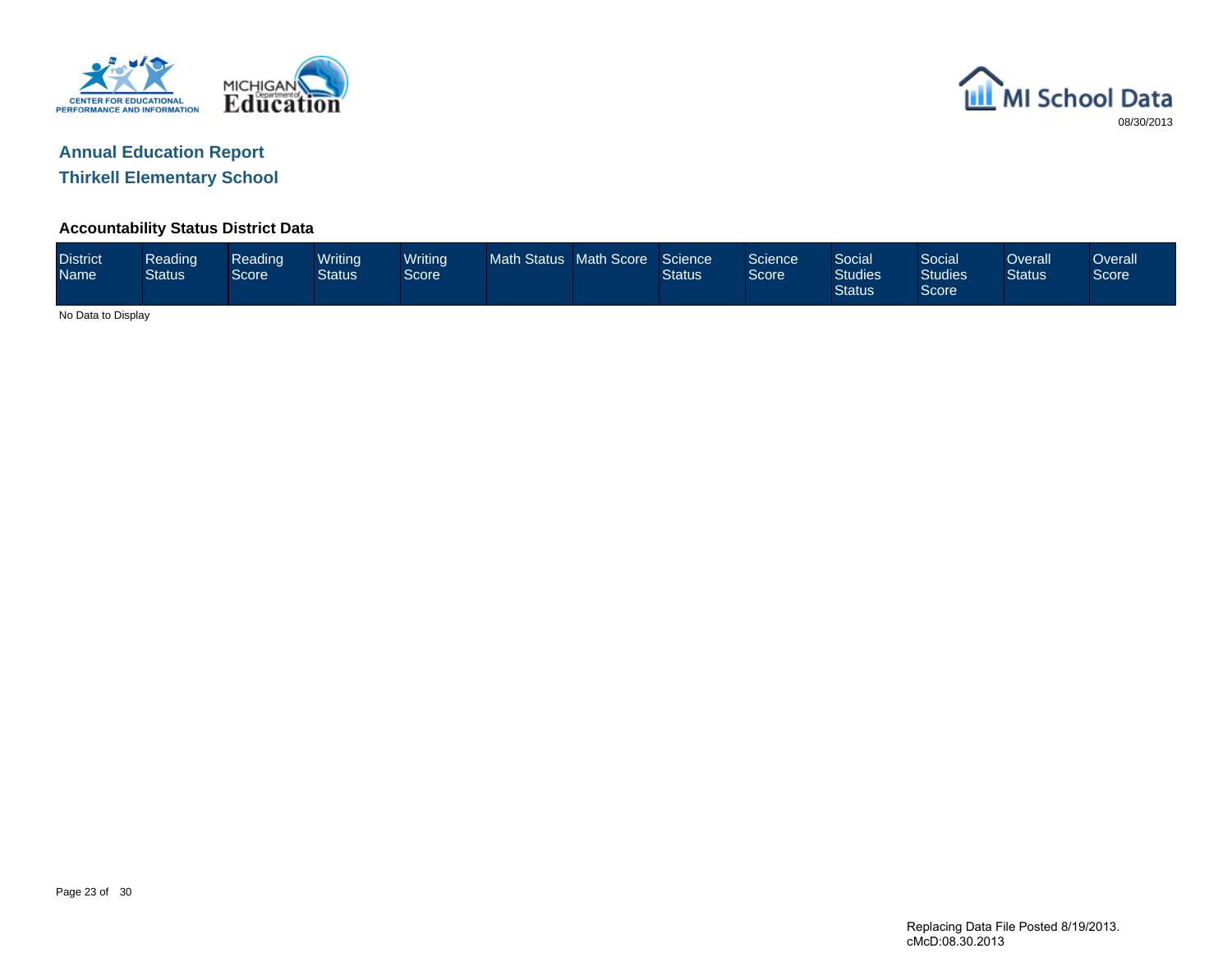



**Thirkell Elementary School**

### **Accountability Status School Data**

| <b>District</b><br><b>Name</b>                | School<br>Name              | <b>Title 1</b><br><b>Status</b> | Reading<br><b>Status</b> | Reading<br>Score | Writing<br><b>Status</b> | Writing<br>Score | <b>Math</b><br><b>Status</b> | <b>Math</b><br>Score | Science<br><b>Status</b> | Science<br>Score | Social<br><b>Studies</b><br><b>Status</b> | Social<br><b>Studies</b><br>Score | Overall<br><b>Status</b> | <b>Overall</b><br>Score |
|-----------------------------------------------|-----------------------------|---------------------------------|--------------------------|------------------|--------------------------|------------------|------------------------------|----------------------|--------------------------|------------------|-------------------------------------------|-----------------------------------|--------------------------|-------------------------|
| Detroit City   Thirkell<br>School<br>District | Elementary School<br>School | <b>Priority</b>                 | <sup>I</sup> Green       | 12               | <b>Green</b>             | 2                | Green                        |                      | l Green                  | ר ו              | <b>IRed</b>                               |                                   | <b>IRed</b>              | 32                      |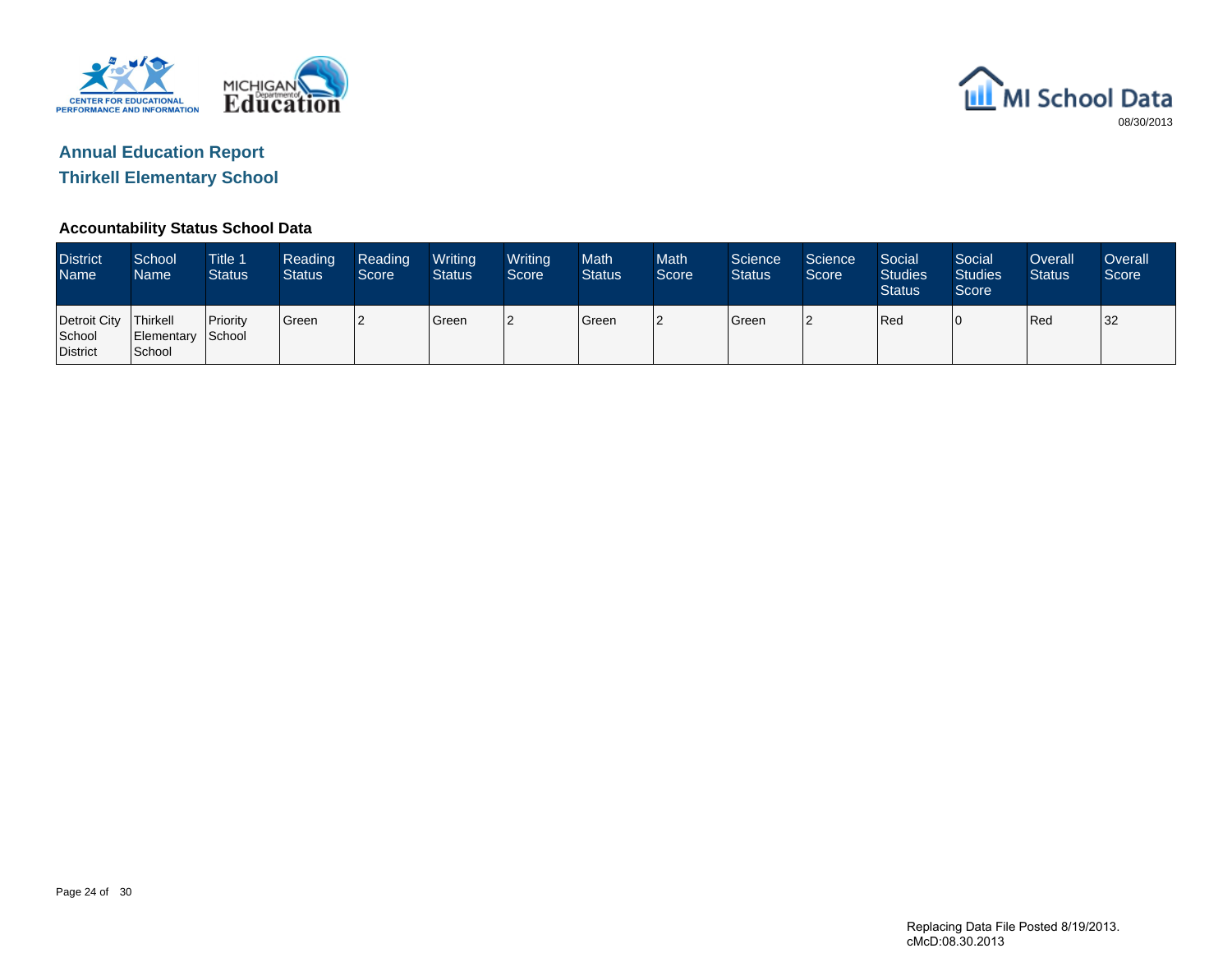



#### **Teacher Quality - Qualification**

|                                                                                                              | Other | <b>B.A.</b> | MA. | <b>P.H.D.</b> |
|--------------------------------------------------------------------------------------------------------------|-------|-------------|-----|---------------|
| Professional Qualifications of 10<br>All Public Elementary and<br>Secondary School Teachers<br>in the School |       | 8.          | 28  |               |

Professional Qualifications are defined by the State and may include information such as the degrees of public school teachers (e.g., percentage of teachers with Bachelors Degrees or Masters Degrees) or the percentage of fully certified teachers

#### **Teacher Quality - Class**

|                                                                                                                              | School Aggregate | <b>High-Poverty Schools</b> | Low-Poverty Schools |
|------------------------------------------------------------------------------------------------------------------------------|------------------|-----------------------------|---------------------|
| Percentage of Core Academic<br>Subject Elementary and Secondary<br>School Classes not Taught by Highly<br>Qualified Teachers | $0.0\%$          | $0.0\%$                     | $0.0\%$             |

#### **Teacher Quality - Provisional**

|                                                                                                             | <b>Certification Percent</b> |
|-------------------------------------------------------------------------------------------------------------|------------------------------|
| Percentage of Public Elementary and Secondary School Teachers in the<br>School with Emergency Certification | 10%                          |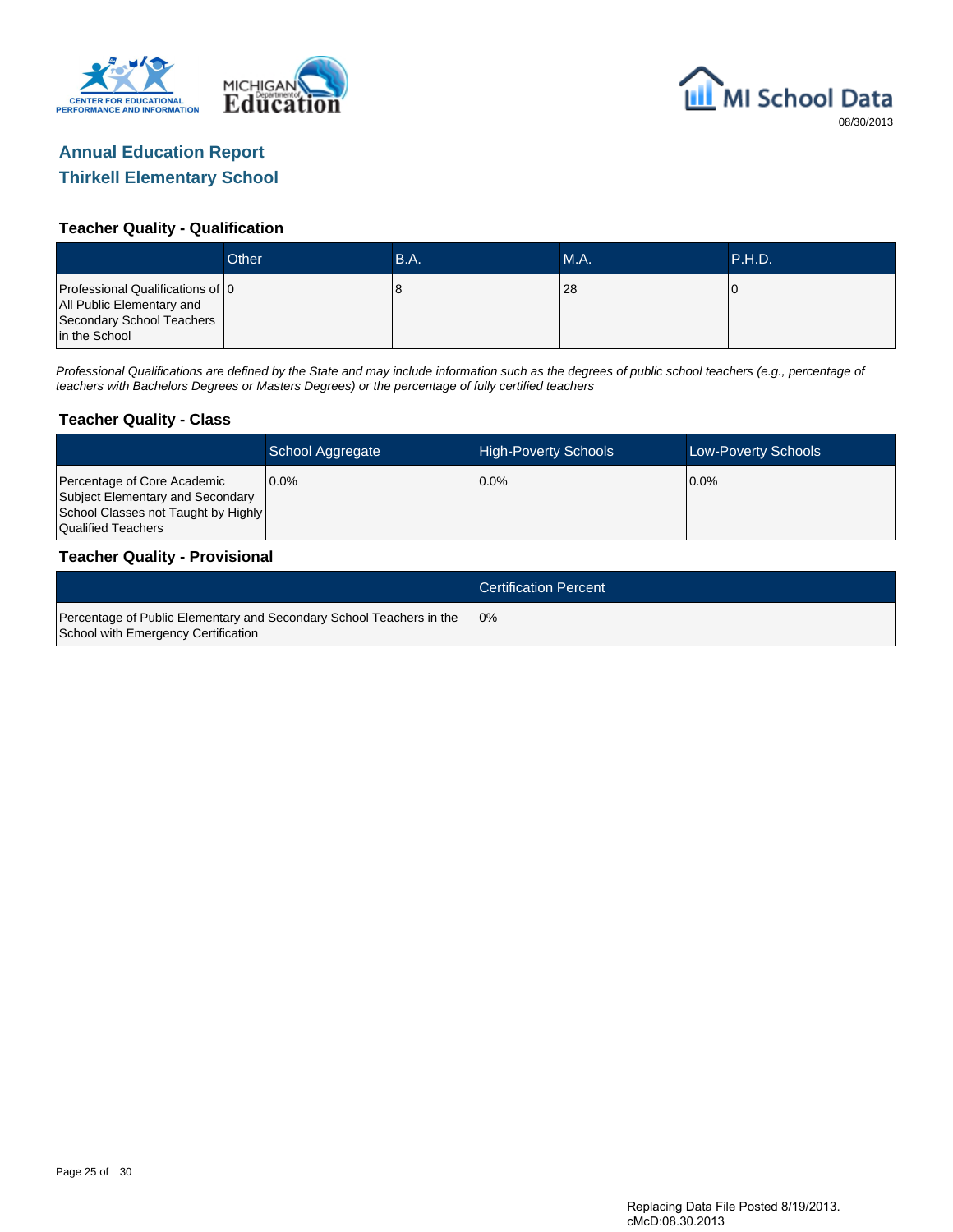





#### **NAEP Grade 4 Math**

|                                                                                                                                             | <b>Percent of Students</b>           | Percent below Basic  | <b>Percent Basic</b>                                                                  | <b>Percent Proficient</b>                    | <b>Percent Advanced</b>                   |
|---------------------------------------------------------------------------------------------------------------------------------------------|--------------------------------------|----------------------|---------------------------------------------------------------------------------------|----------------------------------------------|-------------------------------------------|
| <b>All Students</b>                                                                                                                         | 100                                  | 22                   | 43                                                                                    | 30                                           | 5                                         |
| Male<br>Female                                                                                                                              | 50<br>50                             | 21<br>22             | 42<br>45                                                                              | 31<br>29                                     | 6<br>4                                    |
| <b>National Lunch</b><br>Program Eligibility<br>Eligible<br>Not Eligible<br>Info not available                                              | 43<br>56                             | 35<br>11             | 47<br>41                                                                              | 17<br>41                                     | 8                                         |
| Race/Ethnicity<br>White<br><b>Black</b><br>Hispanic<br>Asian<br>American Indian<br>Native Hawaiian/Pacific<br>Islander<br>Two or More Races | 71<br>16<br>6<br>3<br>$\overline{2}$ | 14<br>53<br>31<br>23 | 45<br>39<br>48<br>22<br>$\begin{array}{c} \texttt{+} \\ \texttt{+} \end{array}$<br>50 | 36<br>8<br>19<br>45<br>ŧ<br>$\ddagger$<br>21 | 5<br>0<br>2<br>26<br>ŧ<br>$\ddagger$<br>6 |
| Student classified as<br>having a disability<br><b>SD</b><br>Not SD                                                                         | 13<br>87                             | 50<br>18             | 37<br>44                                                                              | 13<br>32                                     | 5                                         |
| Student is an English<br>Language Learner<br><b>ELL</b><br>Not ELL                                                                          | 4<br>96                              | 47<br>21             | 41<br>44                                                                              | 11<br>31                                     | 5                                         |

‡ Reporting Standards not met. Note: Observed differences are not necessarily statistically significant. Detail may not sum to total because of rounding. SOURCE: U.S. Department of Education. Institute for Education Sciences. National Center for Education Statistics. National Assessment Program (NAEP) 2011 Mathematics Achievement.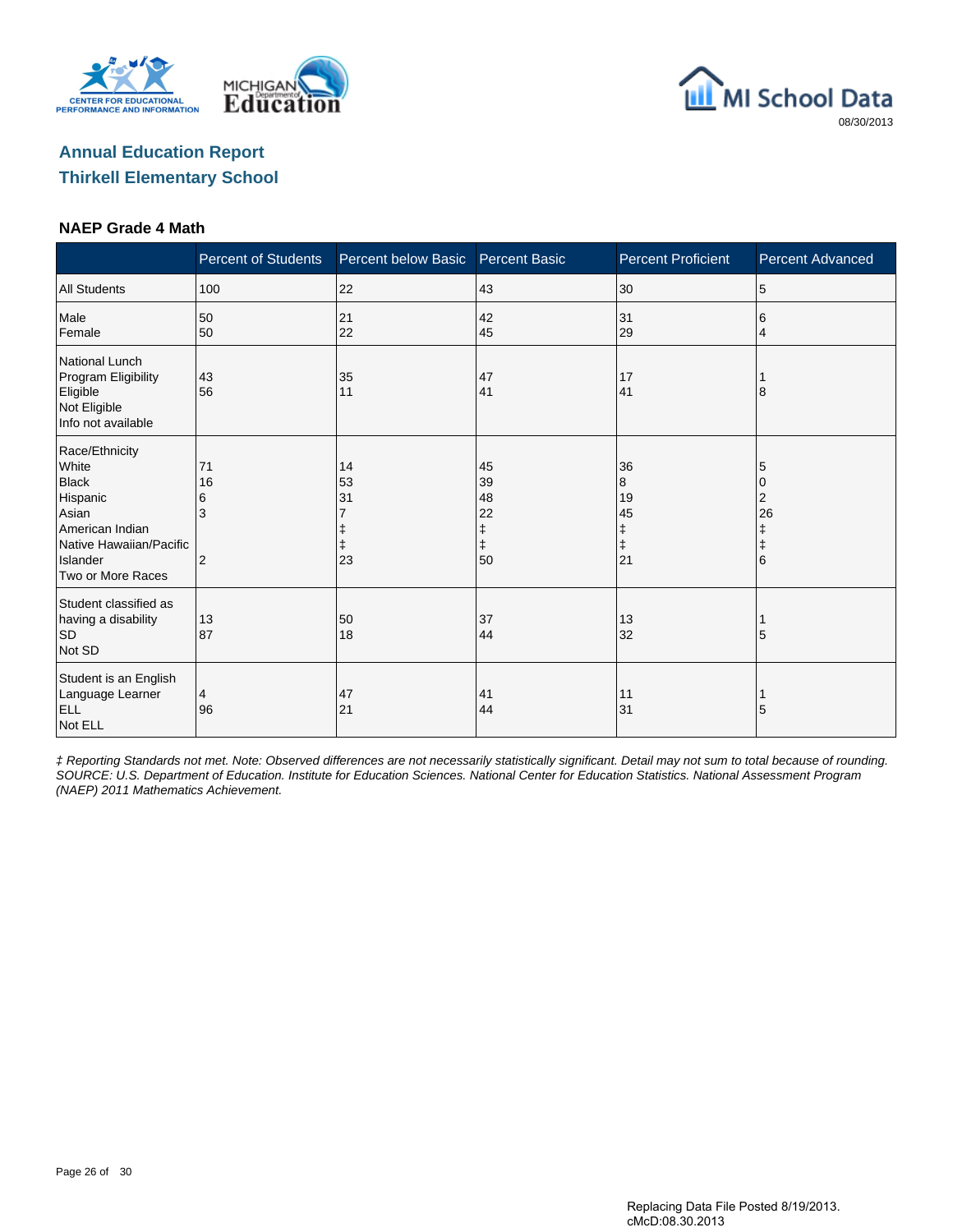





#### **NAEP Grade 8 Math**

|                                                                                                                                             | <b>Percent of Students</b>      | Percent below Basic                     | <b>Percent Basic</b> | <b>Percent Proficient</b>                   | <b>Percent Advanced</b>      |
|---------------------------------------------------------------------------------------------------------------------------------------------|---------------------------------|-----------------------------------------|----------------------|---------------------------------------------|------------------------------|
| <b>All Students</b>                                                                                                                         | 100                             | 29                                      | 40                   | 25                                          | 6                            |
| Male<br>Female                                                                                                                              | 51<br>49                        | 28<br>30                                | 39<br>41             | 26<br>24                                    | 5                            |
| National Lunch<br>Program Eligibility<br>Eligible<br>Not Eligible<br>Info not available                                                     | 42<br>58                        | 45<br>18                                | 39<br>41             | 15<br>32                                    | 2<br>Ι9                      |
| Race/Ethnicity<br>White<br><b>Black</b><br>Hispanic<br>Asian<br>American Indian<br>Native Hawaiian/Pacific<br>Islander<br>Two or More Races | 74<br>16<br>4<br>$\overline{2}$ | 22<br>66<br>26<br>13<br>ŧ<br>$\ddagger$ | 43<br>26<br>41<br>25 | 29<br>7<br>18<br>31<br>ŧ<br>ŧ<br>$\ddagger$ | 6<br>0<br>5<br>32<br>ŧ<br>ı‡ |
| Student classified as<br>having a disability<br>SD<br>Not SD                                                                                | 12<br>88                        | 70<br>25                                | 23<br>41             | 5<br>27                                     | 16                           |
| Student is an English<br>Language Learner<br><b>ELL</b><br>Not ELL                                                                          | $\overline{2}$<br>98            | 57<br>29                                | 27<br>40             | 7<br>25                                     | 10<br>6                      |

‡ Reporting Standards not met. NOTE: Detail may not sum to totals because of rounding. Some apparent differences between estimates may not be statistically significant. SOURCE: U.S. Department of Education. Institute for Education Sciences. National Center for Education Statistics. National Assessment Program (NAEP) 2011 Mathematics Achievement.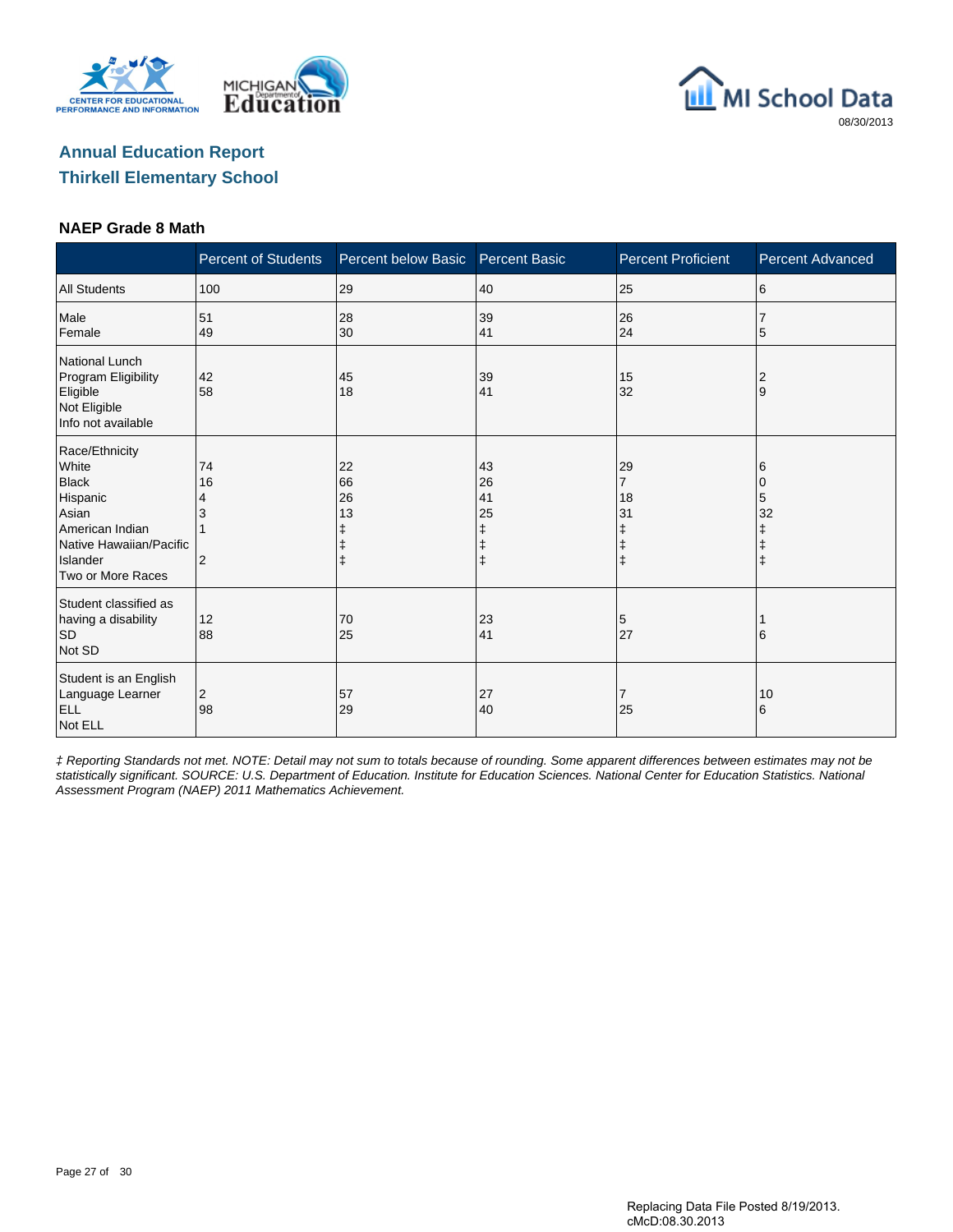





#### **NAEP Grade 4 Reading**

|                                                                                                                                             | <b>Percent of Students</b>                           | Percent below Basic        | <b>Percent Basic</b>                 | <b>Percent Proficient</b>                                 | <b>Percent Advanced</b>          |
|---------------------------------------------------------------------------------------------------------------------------------------------|------------------------------------------------------|----------------------------|--------------------------------------|-----------------------------------------------------------|----------------------------------|
| <b>All Students</b>                                                                                                                         | 100                                                  | 34                         | 34                                   | 25                                                        | 6                                |
| Male<br>Female                                                                                                                              | 50<br>50                                             | 38<br>31                   | 33<br>36                             | 24<br>26                                                  | 6                                |
| <b>National Lunch</b><br>Program Eligibility<br>Eligible<br>Not Eligible<br>Info not available                                              | 45<br>55                                             | 51<br>21                   | 32<br>36                             | 15<br>33                                                  | 2<br>10                          |
| Race/Ethnicity<br>White<br><b>Black</b><br>Hispanic<br>Asian<br>American Indian<br>Native Hawaiian/Pacific<br>Islander<br>Two or More Races | 70<br>17<br>6<br>3<br><sup>0</sup><br>$\overline{2}$ | 26<br>67<br>51<br>19<br>36 | 37<br>24<br>29<br>33<br>ŧ<br>ŧ<br>31 | 30<br>$\overline{7}$<br>17<br>33<br>ŧ<br>$\ddagger$<br>19 | 3<br>15<br>Ŧ<br>$\ddagger$<br>14 |
| Student classified as<br>having a disability<br><b>SD</b><br>Not SD                                                                         | 13<br>87                                             | 73<br>30                   | 17<br>36                             | 8<br>27                                                   | 2<br>$\overline{7}$              |
| Student is an English<br>Language Learner<br><b>ELL</b><br>Not ELL                                                                          | 3<br>97                                              | 67<br>33                   | 26<br>35                             | 7<br>25                                                   | 0                                |

# Rounds to zero

‡ Reporting Standards not met. NOTE: Detail may not sum to totals because of rounding. Some apparent differences between estimates may not be statistically significant. SOURCE: U.S. Department of Education, Institute of Education Sciences, National Center for Education Statistics, National Assessment of Educational Progress (NAEP), 2011 Reading Assessment.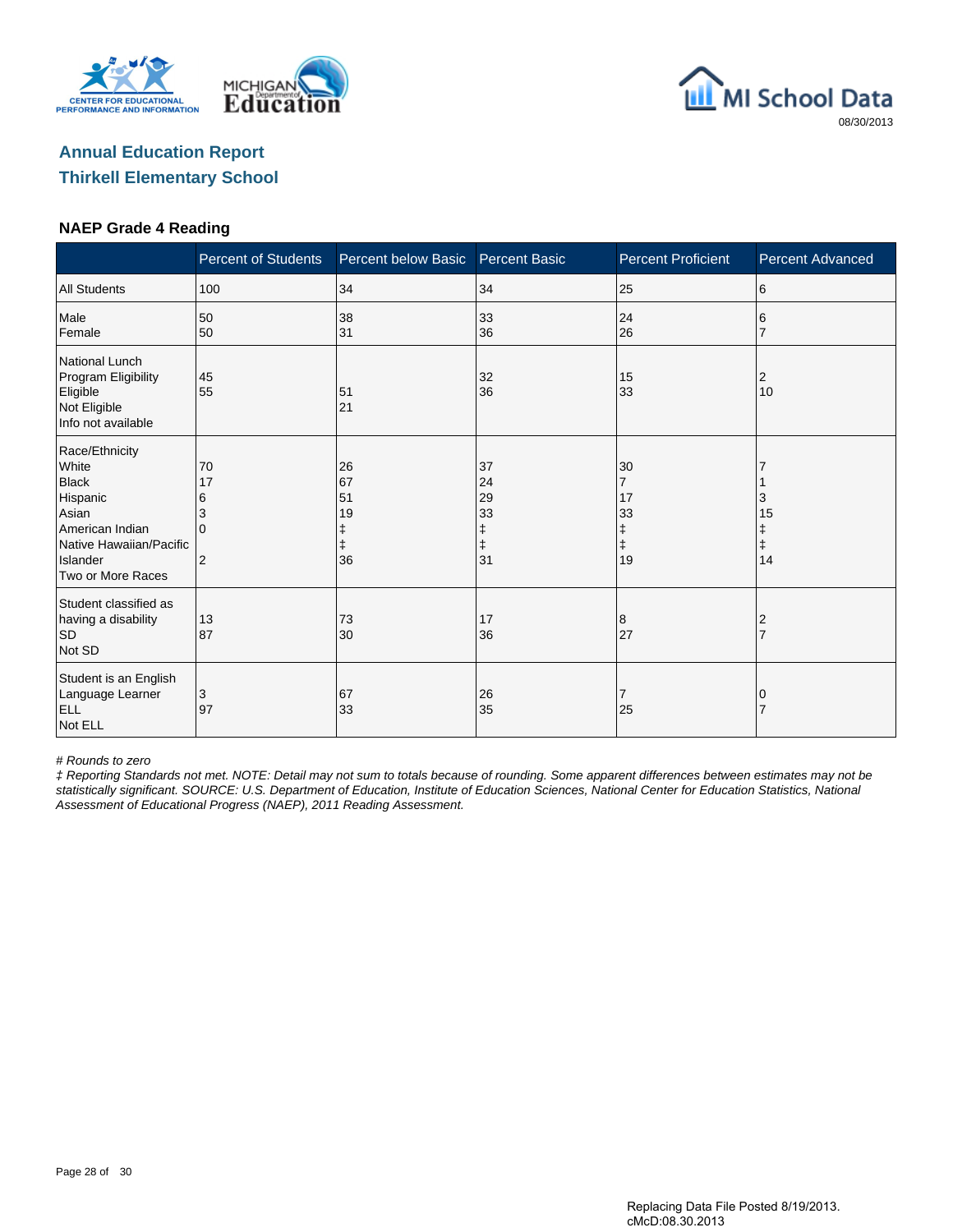





#### **NAEP Grade 8 Reading**

|                                                                                                                                             | <b>Percent of Students</b> | Percent below Basic  | <b>Percent Basic</b>      | <b>Percent Proficient</b>                             | <b>Percent Advanced</b> |
|---------------------------------------------------------------------------------------------------------------------------------------------|----------------------------|----------------------|---------------------------|-------------------------------------------------------|-------------------------|
| <b>All Students</b>                                                                                                                         | 100                        | 23                   | 45                        | 29                                                    | 3                       |
| Male<br>Female                                                                                                                              | 50<br>50                   | 28<br>18             | 47<br>43                  | 24<br>35                                              | 2<br>4                  |
| <b>National Lunch</b><br>Program Eligibility<br>Eligible<br>Not Eligible<br>Info not available                                              | 42<br>58                   | 35<br>14             | 46<br>44                  | 18<br>37                                              | 0<br>4                  |
| Race/Ethnicity<br>White<br><b>Black</b><br>Hispanic<br>Asian<br>American Indian<br>Native Hawaiian/Pacific<br>Islander<br>Two or More Races | 74<br>16<br>4              | 18<br>46<br>25<br>19 | 46<br>43<br>50<br>27<br>ŧ | 33<br>10<br>25<br>39<br>ŧ<br>$\ddagger$<br>$\ddagger$ | 3<br>14<br>$\ddagger$   |
| Student classified as<br>having a disability<br><b>SD</b><br>Not SD                                                                         | 12<br>88                   | 67<br>19             | 27<br>46                  | 6<br>31                                               | 0<br>3                  |
| Student is an English<br>Language Learner<br><b>ELL</b><br>Not ELL                                                                          | 2<br>98                    | 52<br>22             | 40<br>45                  | 8<br>30                                               | 0<br>3                  |

# Rounds to zero

‡ Reporting Standards not met. NOTE: Detail may not sum to totals because of rounding. Some apparent differences between estimates may not be statistically significant. SOURCE: U.S. Department of Education, Institute of Education Sciences, National Center for Education Statistics, National Assessment of Educational Progress (NAEP), 2011 Reading Assessment.